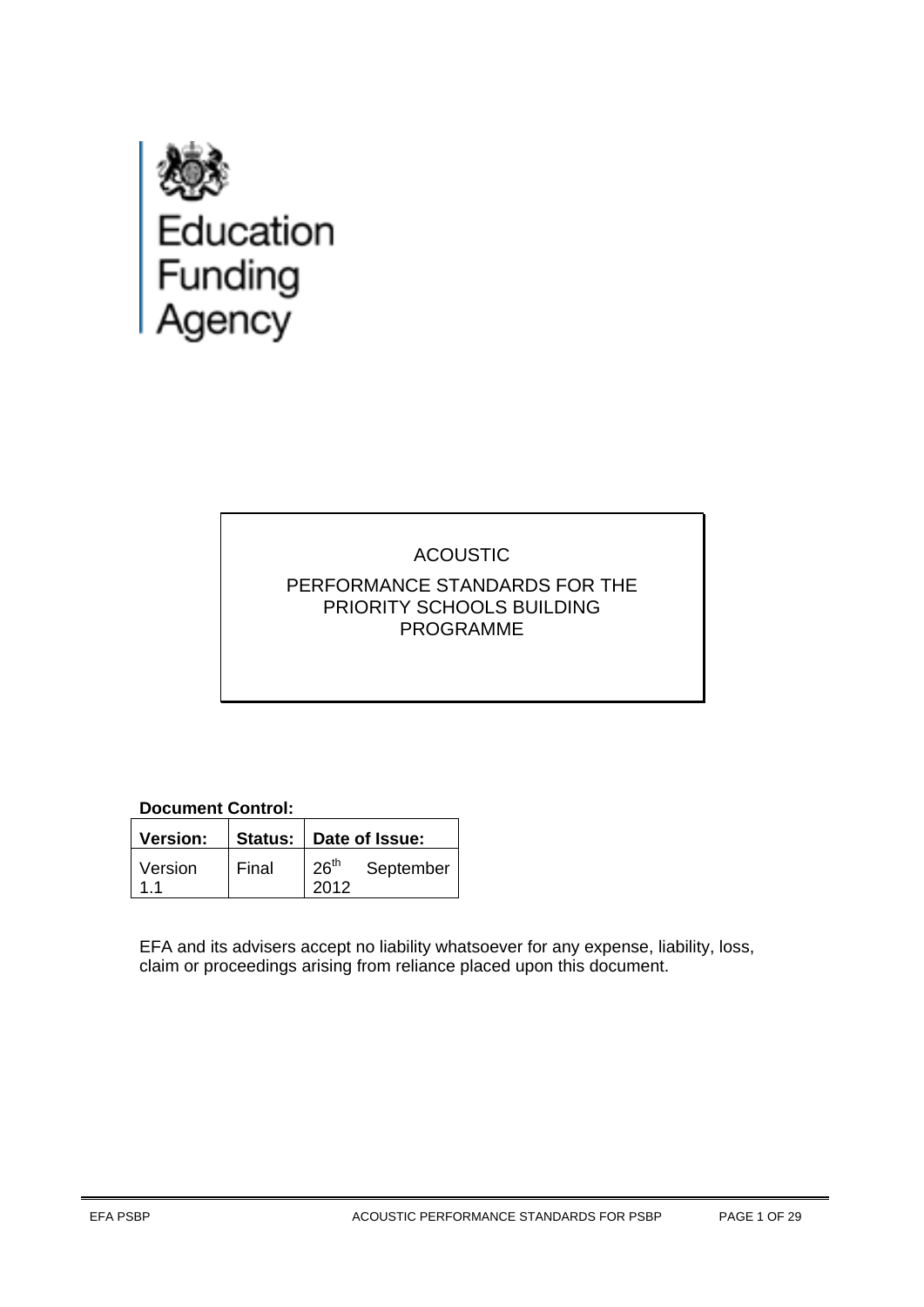| $\mathbf{1}$ |                                                                               |  |
|--------------|-------------------------------------------------------------------------------|--|
| 11           |                                                                               |  |
| 1.2          |                                                                               |  |
| 1.3          |                                                                               |  |
| 1.4          |                                                                               |  |
| 15           |                                                                               |  |
| 1.6          |                                                                               |  |
| $\mathbf{2}$ |                                                                               |  |
| 2.1          |                                                                               |  |
| 2.2          |                                                                               |  |
| 2.3          | AIRBORNE SOUND INSULATION BETWEEN CIRCULATION SPACES AND OTHER SPACES USED BY |  |
|              |                                                                               |  |
| 2.4          |                                                                               |  |
| 2.5          |                                                                               |  |
| 2.6          |                                                                               |  |
| 2.7          |                                                                               |  |
| 2.8          |                                                                               |  |
| 3            |                                                                               |  |
| 3.1          |                                                                               |  |
| 3.2          |                                                                               |  |
| 3.3          |                                                                               |  |
| 3.4          |                                                                               |  |
|              |                                                                               |  |

**Appendix A: Supporting guidance on how to design open plan areas and sports halls**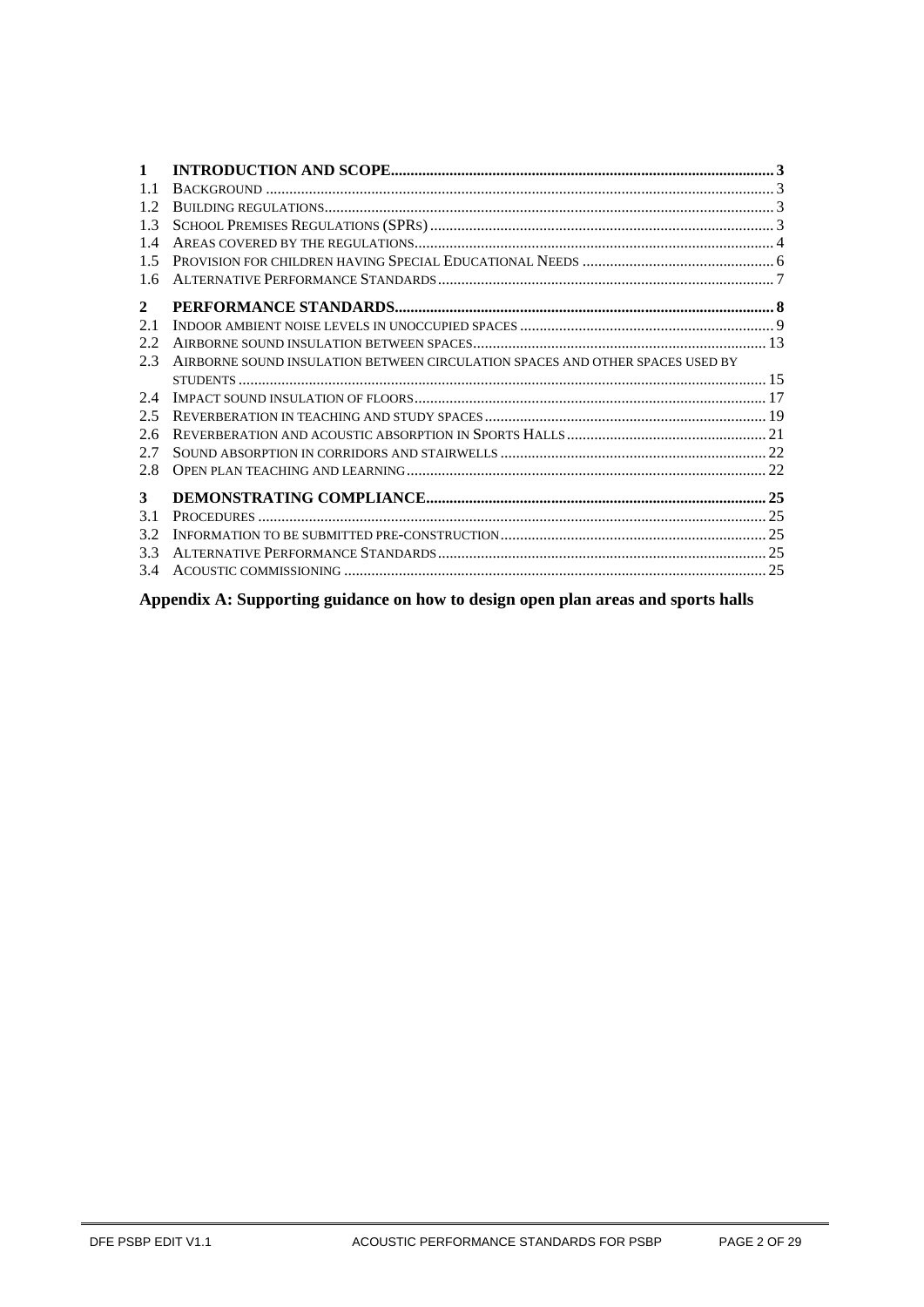# <span id="page-2-1"></span><span id="page-2-0"></span>**1 INTRODUCTION AND SCOPE**

# **1.1 Background**

This document should be used in place of Section 1 of the Second Edition of Building Bulletin 93 (BB93), published in 2003 as the acoustic performance standards for the Priority Schools Building Programme (PSBP). For the purposes of Building Regulations submissions, any variations from the existing BB93 should be taken as Alternative Performance Standards approved by the Education Funding Agency for this programme.

EFA intend to go out to public consultation later in the year to adopt these standards as the replacement for BB93 as the normal means of compliance with Requirement E4 of the Building Regulations and with the Acoustic Requirements of the School Premises Regulations (2012).

The overall objective of the performance standards is to ensure that the design and construction of the building provide acoustic conditions in schools that (a) facilitate clear communication of speech between teacher and student, and between students, and (b) do not interfere with study activities.

This document should be read in conjunction with the *Acoustic Design of Schools – A Design Guide* (expected to be available from late 2012, to be published by the Association of Noise Consultants and/or the Institute of Acoustics), which will contain supporting information and additional design considerations. References to this guide are made throughout this document. Until such time as the new guide is published Building Bulletin 93 Section 2 and the following sections can continue to be used for further guidance. The parts of the new guidance on design of sports halls and open plan areas have been included at Appendix A ahead of publication of the Design Guide as these include some major changes to the guidance given in BB93.

# <span id="page-2-2"></span>**1.2 Building Regulations**

The acoustic conditions in schools are controlled by Part E of the Building Regulations and by the School Premises Regulations, which apply to new and existing schools. Requirement E4 from Part E of Schedule 1 to the Building Regulations 2010 (as amended by SI 2002/2871) states:

"*Each room or other space in a school building shall be designed and constructed in such a way that it has the acoustic conditions and the insulation against disturbance by noise appropriate to its intended use."* 

Approved Document E in support of the Building Regulations gives the following guidance:

"*In the Secretary of State's view the normal way of satisfying Requirement E4*  will be to meet the values for sound insulation, reverberation time and internal *ambient noise which are given in Section 1 of Building Bulletin 93 'The Acoustic Design of Schools'*, produced by DfES." (Note DfES is now DfE).

# <span id="page-2-3"></span>**1.3 School Premises Regulations (SPRs)**

The School Premises Regulations contain similar statements to those in Requirement E4 of the Building Regulations, and apply to both new and existing school buildings. In addition to the design and construction standards covered by the Building Regulations, the School Premises Regulations cover the performance in use of schools: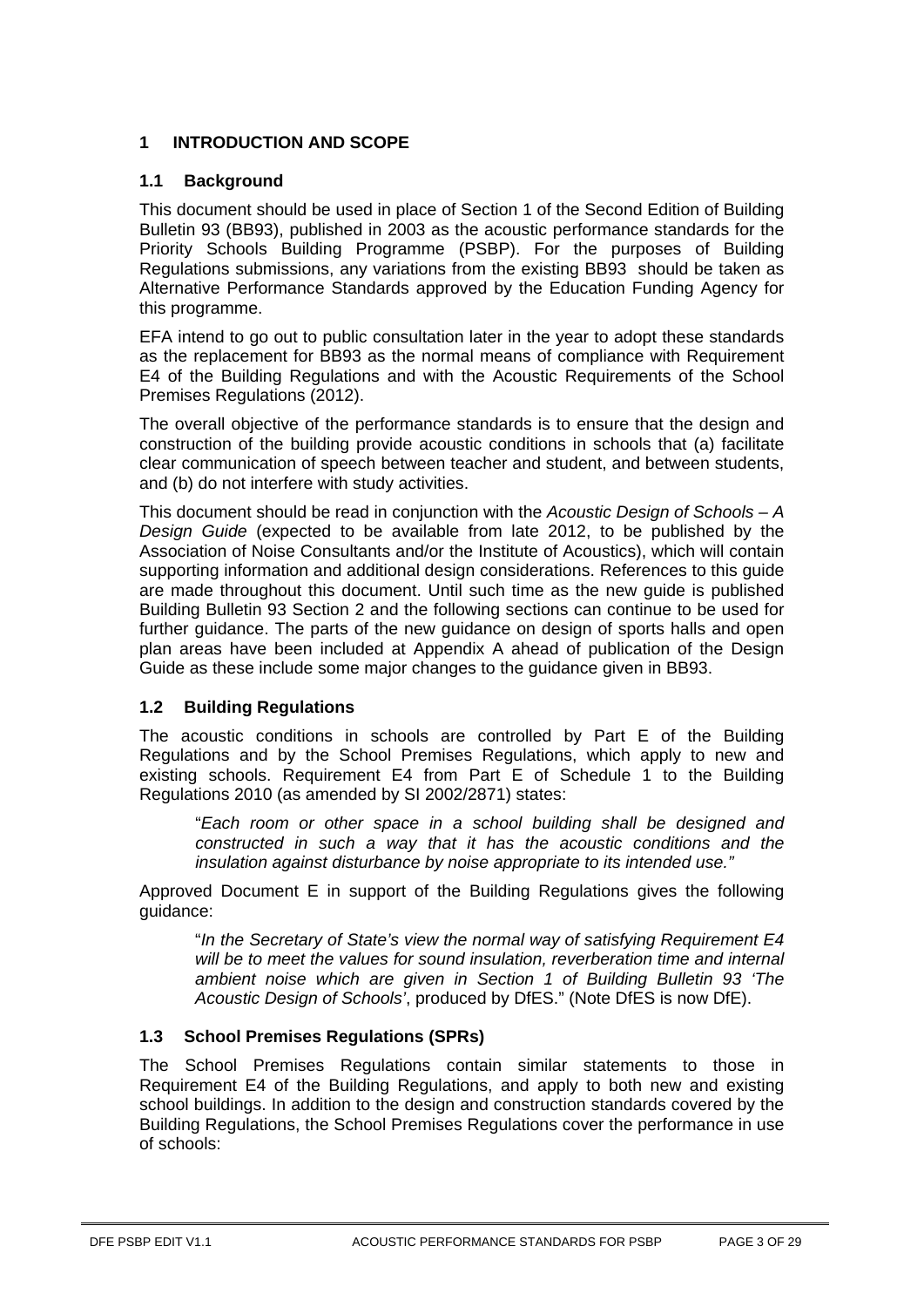"*The acoustic conditions and sound insulation of the schools must be suitable, having regard to the nature of the activities which normally take place therein."*

To comply with the School Premises Regulations (but not the Building Regulations) open plan teaching and learning spaces in new and refurbished schools will need to provide adequate Speech Transmission Index. Operational noise levels (i.e. of equipment) in teaching and learning spaces will also need to be suitable for the activities taking place.

The Independent Schools Standards will mirror the Schools Premises Regulations when published in January 2013.

# <span id="page-3-0"></span>**1.4 Areas covered by the regulations**

#### *1.4.1 Teaching and non-teaching spaces*

Requirement E4 of the Building Regulations applies to teaching and learning spaces. School Premises Regulations apply to all areas of schools. The Regulations are not intended to cover the acoustic conditions in administration and ancillary spaces not used for teaching and learning except in as far as they affect conditions in neighbouring teaching and learning spaces. Therefore, consideration needs to be given to adjoining areas, such as corridors, which might have doors, ventilators, or glazing separating them from a teaching or learning space. The performance standards given in the tables for administration and ancillary spaces should however be adopted for the Priority Schools Building Programme.

# *1.4.2 Temporary buildings*

Temporary buildings are exempt from Requirement E4 of the Building Regulations (but not from the School Premises Regulations). Temporary buildings are defined in Schedule 2 to the Building Regulations as those not intended to remain in place for longer than 28 days. What are commonly called temporary buildings in schools are classed as prefabricated buildings and are normally subject to the same Building Regulation requirements as other types of building. Many buildings in schools have only temporary planning permission, which usually lasts for two years. These buildings are subject to the Building Regulations.

Additional guidance on prefabricated buildings is given in Clause 0.6 of Approved Document E. These include, for example, a building created by dismantling, transporting and re-erecting sub-assemblies on the same premises or another premises. In these circumstances by virtue of the School Premises Regulations, the minimum standards for refurbishment and conversion of existing buildings apply.

# *1.4.3 New-build, conversion and refurbishment work*

SPRs apply to refurbishment work, and the acoustic standards for refurbishment works given in this document apply. Where there is a need to upgrade the acoustic performance of an existing building or when refurbishment is undertaken for other reasons, then the building should as far as reasonably practicable aim to meet the acoustic performance given in these guidelines to satisfy the School Premises Regulations and the Disability Discrimination Act.

Although Building Regulations do not apply to all alteration and refurbishment work, it is desirable that such work should consider acoustics and incorporate upgrading of the acoustics as appropriate. In the case of existing buildings, Part E of the Building Regulations applies to material changes of use as defined in Building Regulations.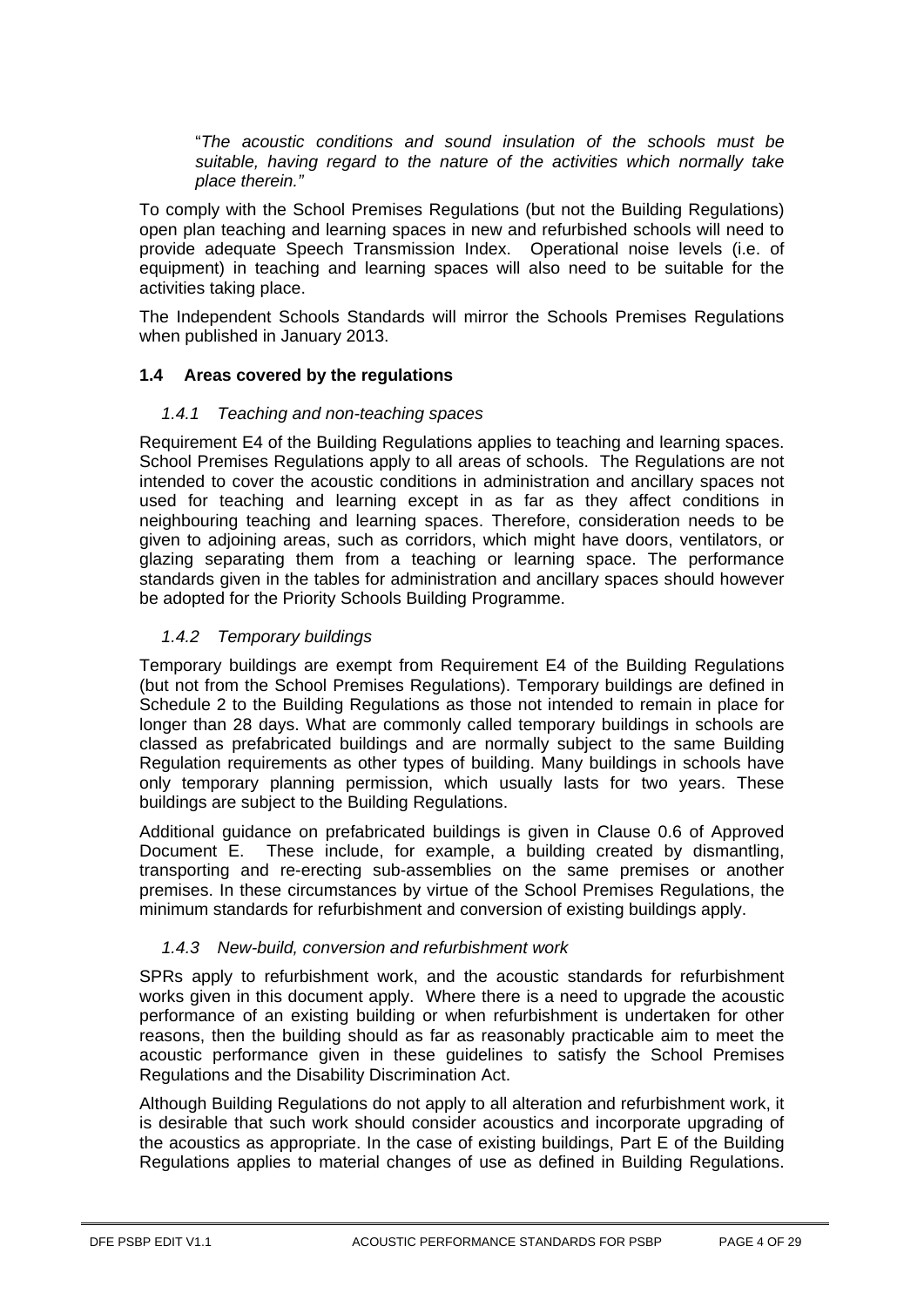The values in brackets in the Tables apply to new elements fitted within a refurbishment.

Where there is a material change of use of the whole of a building, such work shall be carried out as is necessary to ensure that the building complies with the applicable requirements of Requirement E4 of the Building Regulations.

#### *1.4.4 Nursery and community education*

Part E of the Building Regulations covers rooms used for nursery and adult/community education within school complexes but does not apply to nursery schools which are not part of a school.

SPRs cover all types of schools, including nursery schools.

#### *1.4.5 Universities and Colleges of Further Education*

Part E4 does not cover sixth form colleges that have not been established as schools, or Universities or Colleges of Further and Higher Education<sup>[1](#page-4-0)</sup>. However, many of the acoustic specifications are desirable and can be used as a quide to the design of these buildings. Part E4 does apply to sixth form units forming part of a school.

#### *1.4.6 Planning requirements*

Although Part E4 does not apply to other educational institutions, Building Bulletin 93 is often used as a design guide in the absence of more relevant criteria, both at Planning and Design stages.

BRE Global currently refer to compliance with BB93 as a means of attaining specific BREEAM credits, verified by site testing in accordance with the Association of Noise Consultants *Good Practice Guide – Acoustic Testing of Schools.* Compliance with specific BREEAM credits is often a requirement of Planning.

# <span id="page-4-1"></span>*1.4.7 Performance in use*

Schools Premises Regulations give guidance on operational noise of classroom equipment, e.g. computers, projectors, fume cupboards etc. Detailed information on typical noise levels and good practice design will be available in the Institute of Acoustics/Association of Noise Consultants document *Acoustic Design of Schools – A Design Guide*.

-

<span id="page-4-0"></span><sup>1</sup> Part E of the Building Regulations quotes the definition of school given in Section 4 of the 1996 Education Act. In the case of sixth form colleges Section 4 of the 1996 Act should be read in conjunction with Section 2 of the same Act, in particular subsections (2), (2A) and (4) which deal with the definition of secondary education.

If a sixth form college is established as a school under the 1998 School Standards and Framework Act then it will be classed as a school under Section 4 of the 1996 Education Act and Part E of the Building Regulations on acoustics will apply.

Therefore, most sixth form colleges are institutions in the Further Education sector and not schools, and Part E of the Building Regulations will not apply. In the case of a new sixth form college it will be necessary to contact the Local Authority to enquire if the sixth form college has been established as a school or as an Institute of Further Education.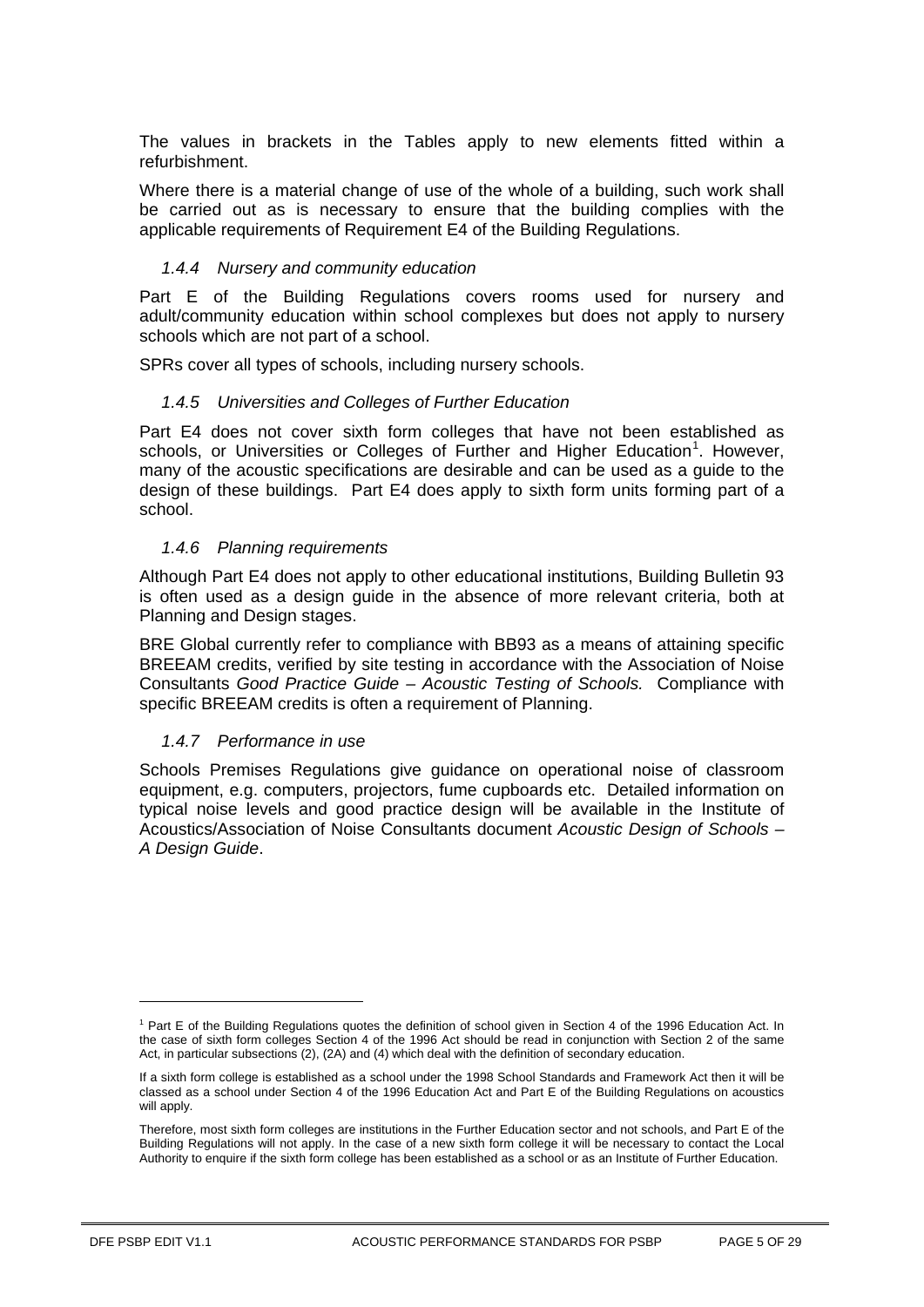# <span id="page-5-0"></span>**1.5 Provision for children having Special Educational Needs**

For the purposes of this document, Special Educational Needs include, but are not limited to, children:

- with permanent hearing impairment
- with speech, language and communication difficulties
- whose first language is not English
- with visual impairments
- with fluctuating hearing impairments caused by conductive hearing loss
- with attention deficit hyperactivity disorders (ADHD)
- with an auditory processing disorder or difficulty
- on the Autistic Spectrum

The Equalities Act 2010 places a duty on all schools and Local Authorities to prepare and implement accessibility strategies and plans to increase over time the accessibility of schools for disabled pupils. Schools and Local Authorities are required to provide strategies for:

- a) Increasing the extent to which disabled pupils can participate in a school's curriculum.
- b) Improving the physical environment of schools for the purpose of increasing the extent to which disabled pupils are able to take advantage of education and benefits, facilities and services provided or offered by the schools.
- c) Improving the delivery to disabled pupils of information that is readily accessible to pupils who are not disabled.

This could mean provision of physical aids and acoustic improvements and aids for hearing impaired and other pupils.

When alterations affect the acoustics of a space then improvement of the acoustics to promote better access for children with special needs, including hearing impairments, should be considered. Approved Document M: 2004 – *Access to and*  use of buildings, in support of the Building Regulations<sup>[5]</sup> includes requirements for access for children with special needs. See: [BS 8300:2009 Design of buildings and](http://shop.bsigroup.com/en/ProductDetail/?pid=000000000030217421)  [their approaches to meet the needs of disabled people. Code of practice](http://shop.bsigroup.com/en/ProductDetail/?pid=000000000030217421)<sup>[6]</sup>; Building Bulletin 102*, Designing for disabled children and children with special educational needs - Guidance for mainstream and special schools [7]; and* Building Bulletin 96*: Meeting the educational needs of children and young people in hospital[8] .*

# *1.5.1 Acoustic considerations*

Pupils with special educational needs are generally even more reliant on good quality acoustic environments than others. Consequently, required reverberation times should be lower, sound insulation between adjacent spaces higher and indoor ambient noise levels (and the capacity for distraction) lower than environments for other pupils. This is reflected in the Tables contained within this document.

# *1.5.2 Visual considerations*

Some pupils having Special Educational Needs, such as Autistic Spectrum Disorders, may require particular consideration in relation to the visual impact of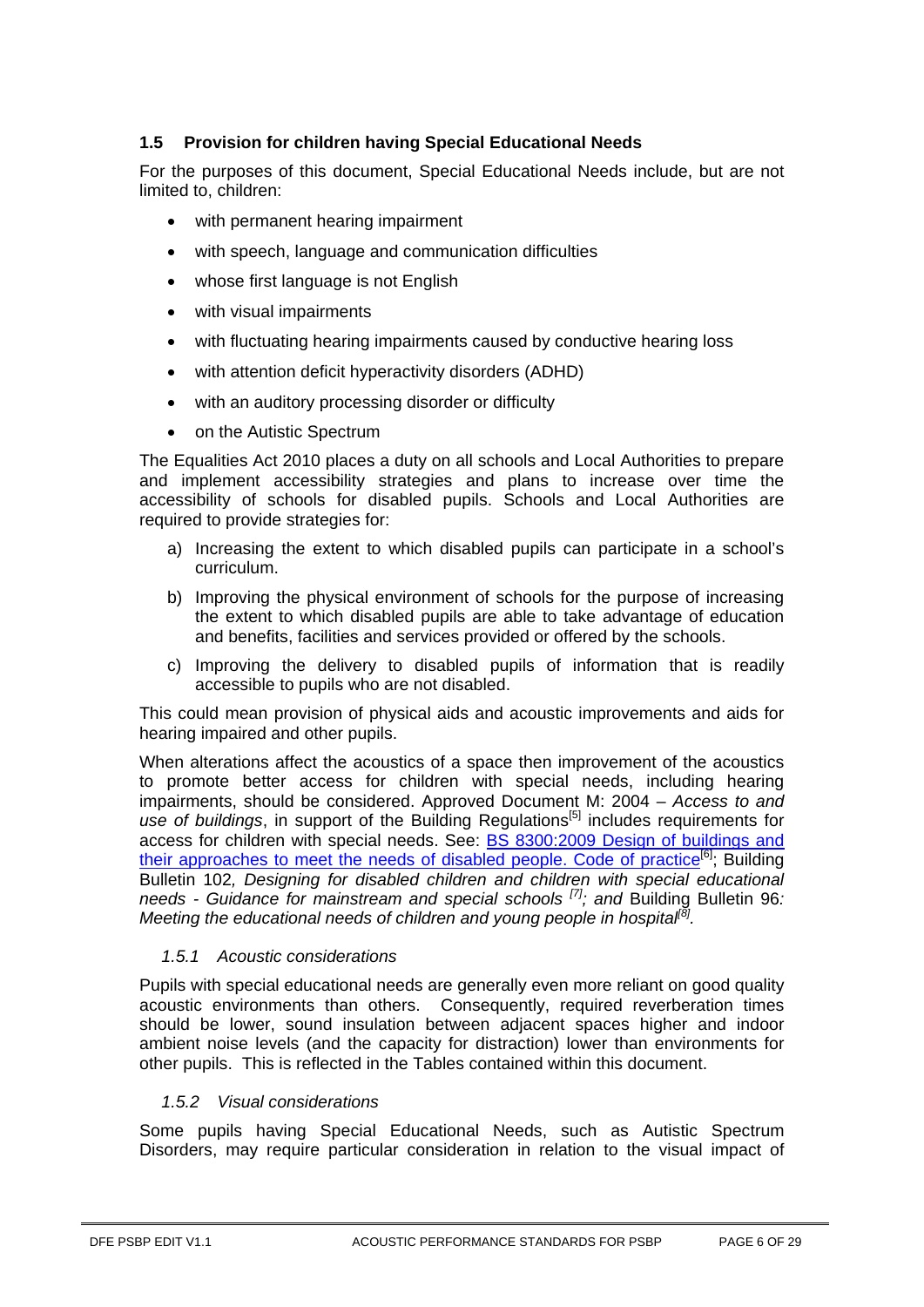acoustic treatment. Regular ceiling grids and other patterns that may cause distraction to pupils therefore require careful consideration.

# *1.5.3 Durability and robustness*

Where the physical behaviour of pupils requires a high level of robustness and durability from room finishes then due consideration should be given to the appropriate selection of materials in the acoustic design.

# <span id="page-6-0"></span>**1.6 Alternative Performance Standards**

For new buildings, alternative performance standards (APS) must only be adopted in exceptional circumstances.

No APS of a lower standard than those given for refurbishment should normally be permitted, other than in exceptional circumstances. The minimum standards for refurbishment are given in square brackets in the Tables.

Where the performance standard for refurbishment is proposed as an APS, a full and proper case must be made to justify this decision.

Any APS must be justified on the grounds of educational, environmental or health and safety need and the project Acoustician should make the Building Control Body and the Client body aware of the practical implications with respect to the operation of the space. The APS must be no worse than the refurbishment standards given in the Tables.

The procedure set out in this Section must be followed to ensure that the client and users of the school understand the effect of the reduction in standards.

Areas within existing or converted schools where performance values are unable to achieve the values for refurbishment given in square brackets in the Tables should be accompanied by a management strategy that enables the use of these spaces in a satisfactory manner, despite the sub-standard acoustic performance.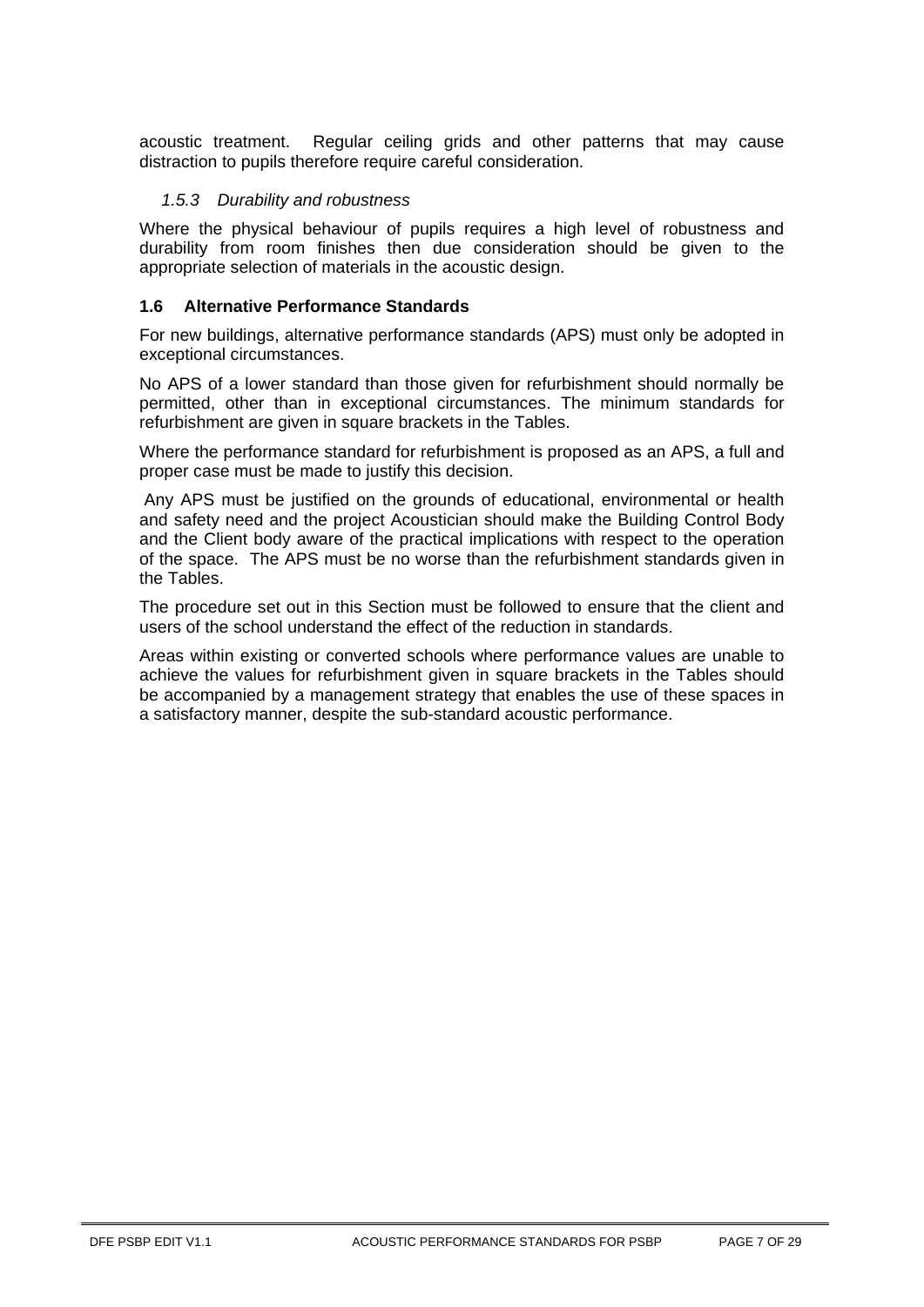# <span id="page-7-0"></span>**2 PERFORMANCE STANDARDS**

In addition to the following minimum standards, the School Premises Regulations require that consideration must be given to the 'performance in use' standards for speech intelligibility and operational noise that are given in Section [2.8.](#page-21-1)

The Building Regulations require that all spaces should meet the performance standards for indoor ambient noise level, airborne and impact sound insulation, and reverberation time as specified in Tables 1, 2, 3, 4 and 5. Whilst these Tables cover commonly used room types, individual schools may have types not shown; a more comprehensive list will be available in the document *Acoustic Design of Schools – A Design Guide.*

To comply with the SPRs open plan spaces should additionally meet the performance standard for Speech Transmission Index in Table 6.

This section sets out the measurable acoustic performance standards. The normal way of satisfying Requirement E4 of The Building Regulations and School Premises Regulations is to demonstrate that all the appropriate performance standards in Section [2](#page-7-0) have been met.

Section [3](#page-24-0) sets out the preferred means for demonstrating compliance of the design to the Body responsible for verifying compliance*.* 

Section [3](#page-24-0) describes acoustic tests that can be used to demonstrate compliance with the in-situ performance standards in Section [2.](#page-7-0) It is strongly recommended that the client requires acoustic testing to be carried out as part of the building contract, because testing of the completed construction is the best practical means of ensuring that it achieves the design intent.

Further guidance will be included in the *Acoustic Design of Schools – A Design Guide*, available from late 2012. This will provide additional information on how to comply with these acoustic standards, on testing / commissioning procedures, and on the acoustic requirements and design of buildings for education purposes.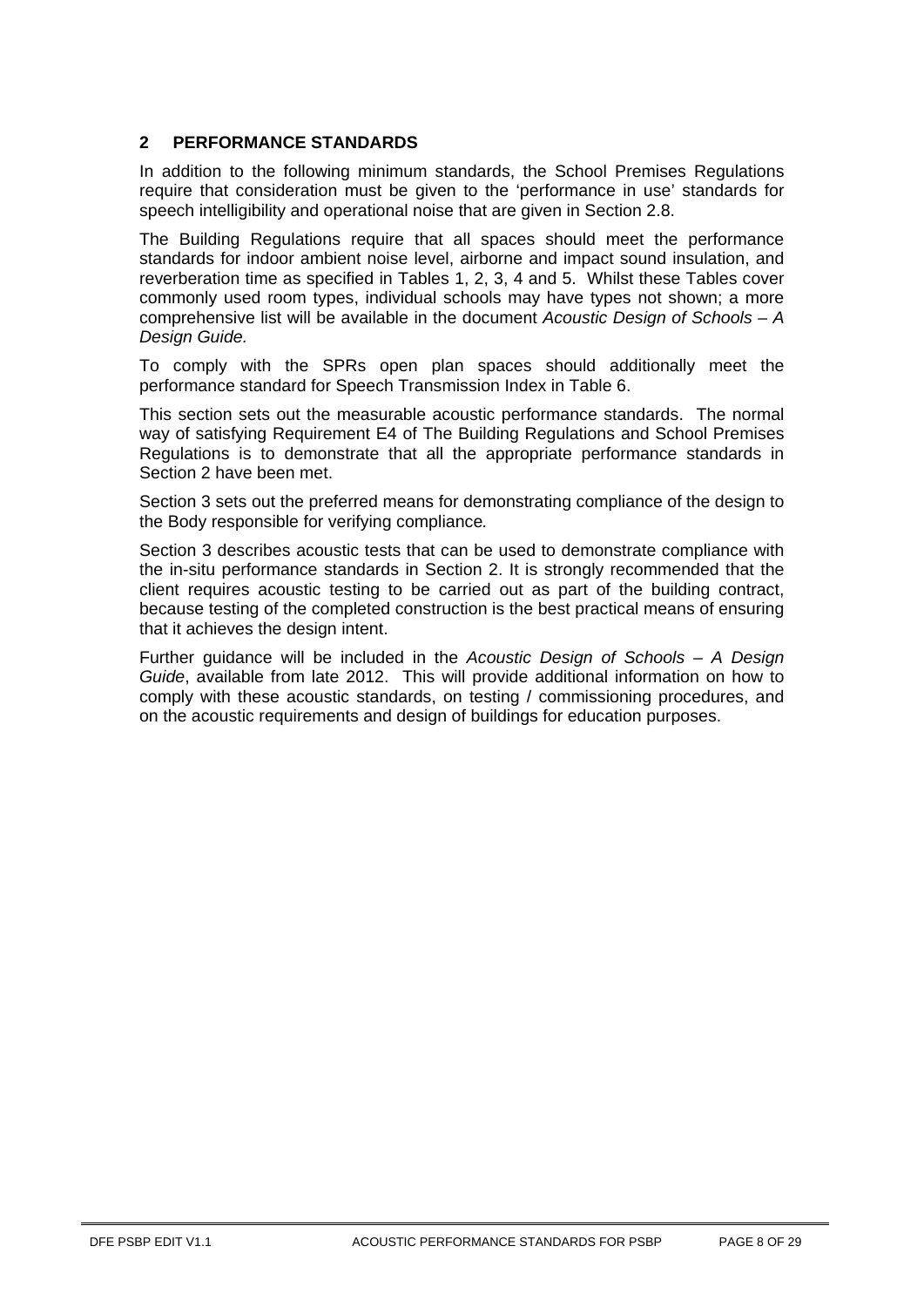# <span id="page-8-0"></span>**2.1 Indoor ambient noise levels in unoccupied spaces**

# *2.1.1 Objectives and definitions*

The objective is to provide suitable Indoor Ambient Noise Levels (IANL) for

- (a) clear communication of speech between teacher and student
- (b) clear communication between students and
- (c) learning and study activities.

The IANL includes noise contributions from:

- external sources outside the school premises (including, but not limited to, noise from road, rail and air traffic, industrial and commercial premises).
- building services (e.g. ventilation systems, plant, drainage, etc.). If a room is naturally ventilated, the IANL is calculated and measured with ventilators or windows open as required to provide ventilation as described in Section [2.1.3.](#page-11-0) If a room is mechanically ventilated or cooled, the plant should be assumed to be running at its normal operating duty as described in Section [2.1.3.](#page-11-0)

The indoor ambient noise level excludes noise contributions from:

- teaching activities within the school premises, including noise from staff, students and equipment within the building or in the playground. Noise transmitted from adjacent spaces is addressed by the airborne and impact sound insulation requirements.
- equipment used in the space (e.g. machine tools, CNC machines, dust and fume extract equipment, compressors, computers, projectors, fume cupboards). However, to comply with the School Premises Regulations, noise from sources that are normally in use during teaching activities and cannot easily be switched off should be considered. See Section [1.4.7](#page-4-1) and the *Acoustic Design of Schools - A Design Guide* document.
- rain noise. However, PSBP designs should demonstrate that lightweight roofs and roof glazing have been designed to provide suitable control of rain noise reverberant sound pressure level in a space (calculated using laboratory test data with 'Heavy' rain noise excitation as defined in BS EN ISO 140-18). Levels during Heavy rain should not be more than 25 dB above the appropriate indoor ambient noise level given in Table 1. For refurbishments, this only applies to new roofs (including roof lights) and does not apply to repairs to existing roofs.

# *2.1.2 Acoustic performance standards*

Table 1 specifies upper limits for indoor ambient noise levels in terms of *L*Aeq,30mins APS (see Section 1.6). during normal teaching hours. The values not in brackets apply to new buildings and to new extensions to existing buildings. The values in square brackets apply to conversions and refurbishments of existing buildings, and are also the upper limits for

Where a type of room is not listed, the nearest approximation should be used. Where a room is used for more than one purpose, the most onerous condition should be used.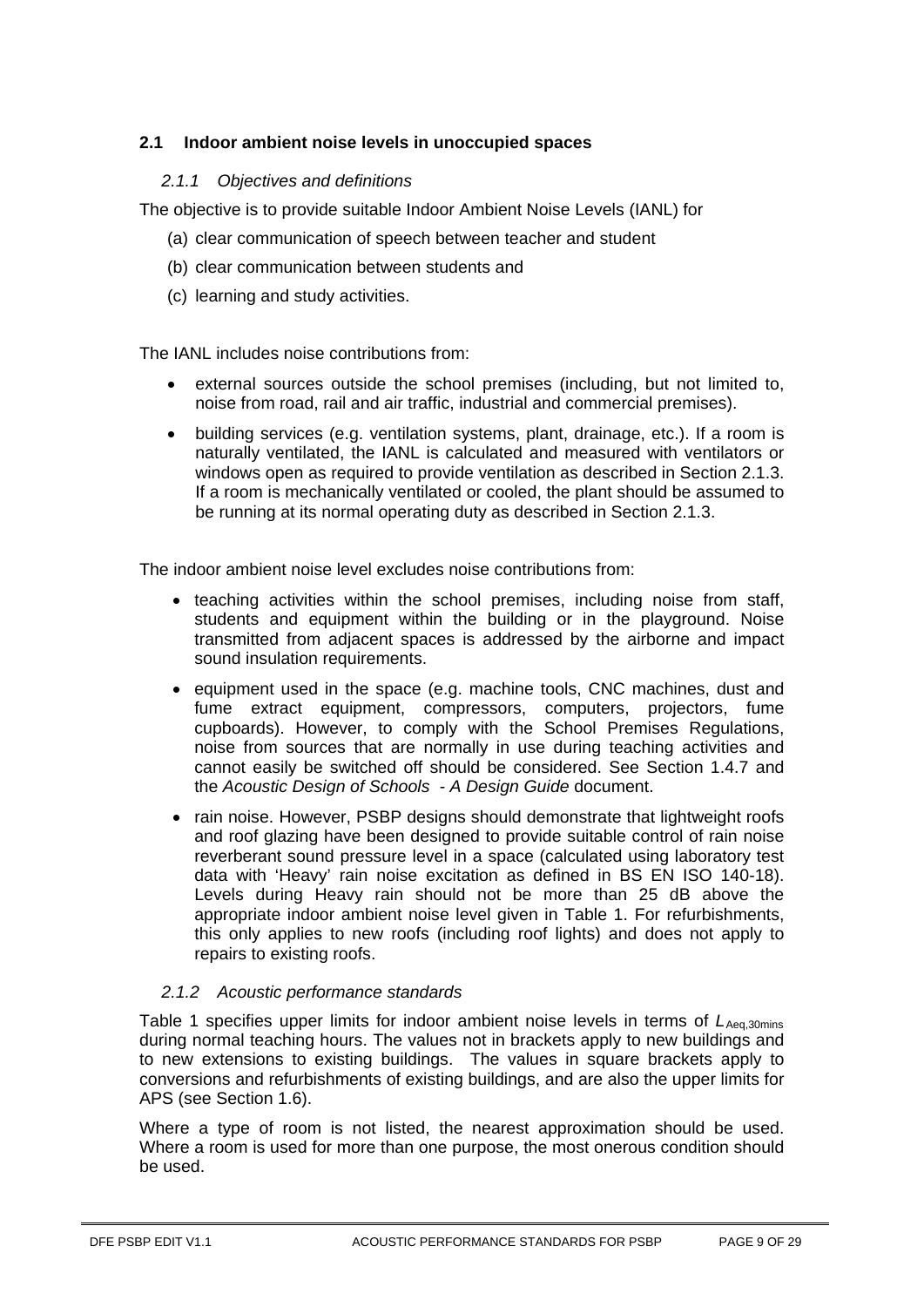Noise from plant, machinery and equipment in teaching and learning rooms should not contain any significant tonal or intermittent characteristics. Noise from building services which are particularly distracting, e.g., sudden, tonal, or impulsive should be reduced to a level at least 5 dB below the relevant upper limit.

| Type of room                                                                                                     | Room classification for the Upper limit for<br>purpose of airborne sound the indoor<br><b>insulation in Table 2</b> | ambient noise<br>level<br>$L_{Aeq,30min}$ dB |         |
|------------------------------------------------------------------------------------------------------------------|---------------------------------------------------------------------------------------------------------------------|----------------------------------------------|---------|
|                                                                                                                  | Activity noise tolerance                                                                                            | <b>Noise</b>                                 |         |
|                                                                                                                  | (Source room) (Receiving                                                                                            | room)                                        |         |
| Nursery school rooms                                                                                             | Average                                                                                                             | Medium                                       | 35 [40] |
| Primary school: classrooms, class bases,<br>general teaching areas, small group rooms                            | Average                                                                                                             | Medium                                       | 35 [40] |
| Secondary school: classrooms, general<br>teaching areas, seminar rooms, tutorial<br>rooms, language laboratories | Average                                                                                                             | Medium                                       | 35 [40] |
| Open plan (See also Section 2.8)                                                                                 |                                                                                                                     |                                              |         |
| Teaching areas                                                                                                   | Average                                                                                                             | Medium                                       | 40 [45] |
| Resource/Breakout areas                                                                                          | Average                                                                                                             | Medium                                       | 40 [45] |
| <b>Music</b>                                                                                                     |                                                                                                                     |                                              |         |
| Primary music room                                                                                               | High                                                                                                                | Medium                                       | 35 [40] |
| Secondary music classroom                                                                                        | Very high                                                                                                           | Low                                          | 35 [40] |
| Small and large practice/group room                                                                              | Very high                                                                                                           | Low                                          | 35 [40] |
| Ensemble room                                                                                                    | Very high                                                                                                           | Low                                          | 35 [40] |
| Performance/recital room                                                                                         | Very high                                                                                                           | Low                                          | 35 [40] |
| Recording studio                                                                                                 | Very high                                                                                                           | Low                                          | 35 [40] |
| Control room - for recording                                                                                     | High                                                                                                                | Low                                          | 35 [40] |
| Control room – not for recording                                                                                 | High                                                                                                                | Medium                                       | 35 [40] |
| Lecture rooms                                                                                                    |                                                                                                                     |                                              |         |
| Small (fewer than 50 people)                                                                                     | Average                                                                                                             | Medium                                       | 35 [40] |
| Large (more than 50 people)                                                                                      | Average                                                                                                             | Medium                                       | 35 [40] |
| Teaching spaces specifically for students<br>with Special Educational Needs (See                                 | Average                                                                                                             | Low                                          | 30[35]  |

#### **Table 1:** Upper limits for indoor ambient noise level,  $L_{Aeq,30mins}$ .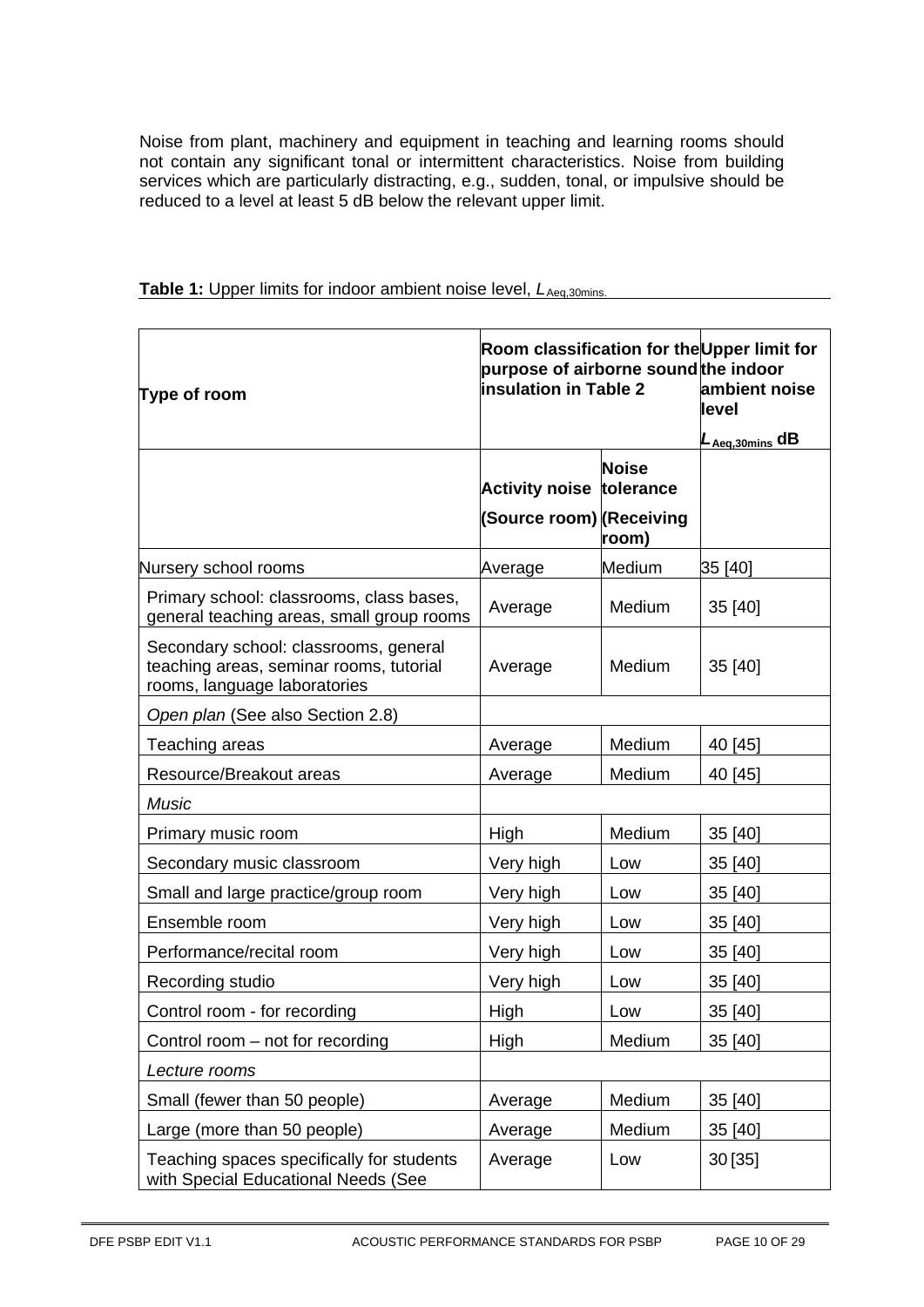| Section 1.5)                                                                                                  |         |        |         |
|---------------------------------------------------------------------------------------------------------------|---------|--------|---------|
| Study room (individual study, withdrawal,<br>remedial work, teacher preparation)                              | Low     | Medium | 40 [45] |
| Libraries                                                                                                     |         |        |         |
| Quiet study areas                                                                                             | Low     | Medium | 40 [45] |
| Resource areas                                                                                                | Average | Medium | 40 [45] |
| Science laboratories                                                                                          | Average | Medium | 40 [45] |
| Drama studios                                                                                                 | High    | Low    | 35 [40] |
| Design and Technology                                                                                         |         |        |         |
| Resistant materials, CADCAM areas                                                                             | High    | High   | 40 [45] |
| Electronics/control, textiles, food, graphics,<br>design/resource areas, ICT rooms, art                       | Average | Medium | 40 [45] |
| Assembly halls, multi-purpose halls<br>(drama, PE, audio/visual presentations,<br>assembly, occasional music) | High    | Low    | 35 [40] |
| Atria, circulation spaces used for<br>circulation and socialising but not teaching<br>and learning            | Average | Medium | 45 [45] |
| Sports hall                                                                                                   | High    | Medium | 40 [45] |
| Dance studio                                                                                                  | High    | Medium | 40 [45] |
| Gymnasium/Activity studio                                                                                     | High    | Medium | 40 [45] |
| Swimming pool                                                                                                 | High    | High   | 50 [50] |
| Meeting rooms, Interviewing/counselling<br>rooms, video conference rooms                                      | Low     | Low    | 40 [45] |
| Dining rooms                                                                                                  | High    | Medium | 45 [45] |
| Administration and ancillary spaces (for<br>guidance only - not mandatory)                                    |         |        |         |
| Kitchens                                                                                                      | High    | High   | 50 [50] |
| Offices, medical rooms, staff rooms                                                                           | Low     | Medium | 45 [45] |
| Corridors, stairwells, coats and locker<br>areas                                                              | Average | Medium | 45 [45] |
| Changing areas                                                                                                | High    | High   | 50 [50] |
| <b>Toilets</b>                                                                                                | Average | Medium | 50 [50] |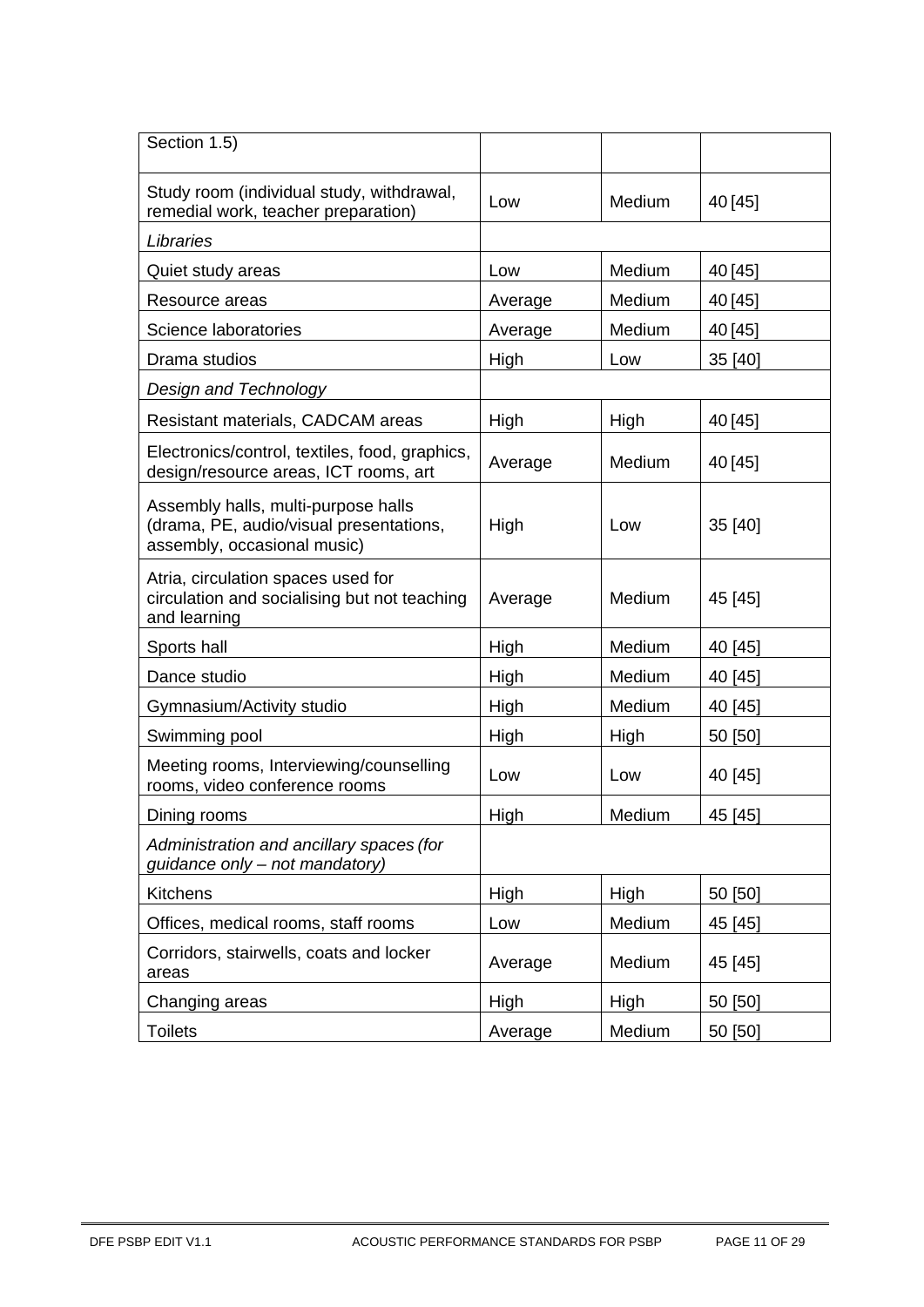# <span id="page-11-0"></span>*2.1.3 Ventilation and Internal Ambient Noise Levels*

All mechanical ventilation systems must meet the indoor ambient noise levels given in Table 1 (when measured in conjunction with noise break-in from external sources). Mechanical ventilation refers to systems (or parts of systems) that use mechanical fans or hybrid systems.

The IANLs given in Table 1 should be achieved with ventilation set to provide a carbon dioxide concentration of 1500 ppm or less for the design mid-season weather condition. The design mid-season weather condition is defined as an inside air temperature of 20  $\mathrm{^{\circ}C}$  and an outside air temperature of 11  $\mathrm{^{\circ}C}$  with an average external wind speed of 1.5 m/s.

For classrooms designed specifically for use by students who have Special Educational Needs the performance standards in Table 1 should also be met at the design summertime condition.

Where noise surveys show that the external noise level at a position representative of the window is no more than 13 dB (for single sided ventilation) or 18 dB (for crossventilation) above the design IANL, opening windows and vents are deemed to satisfy the acoustic requirement as long as the IANL inside the room with the windows closed does not exceed the IANL given in Table 1 and concentrations of carbon dioxide are within limits above. Single sided ventilation is defined as where air enters and exhausts from the same façade; double-sided ventilation is where air intake and exhaust are on different room elevations.

It should be noted that the above only applies where windows are top or bottom hung with 100 mm maximum opening. For side hung glazing the attenuation against external noise will depend on the hinge side in relation to the noise source; for other types of glazing such as horizontal/vertical sliding (sash) or in-line sliding, noise ingress may be significantly greater than top or bottom hung glazing. For these and other types of opening, calculations will be required to demonstrate than IANLs will be met.

At higher external noise levels mechanical ventilation or sound attenuated natural ventilation is required to meet the IANL with mechanical ventilation operating to provide 1000 ppm and natural ventilation operating to provide 1500 ppm in all teaching spaces.

It is recommended that during unusually hot weather a means is provided for the teacher to increase the air velocity in the room to improve comfort, for example, by opening windows, switching on local fans such as punkah fans or boosting the mechanical ventilation. Under these conditions higher noise levels are acceptable.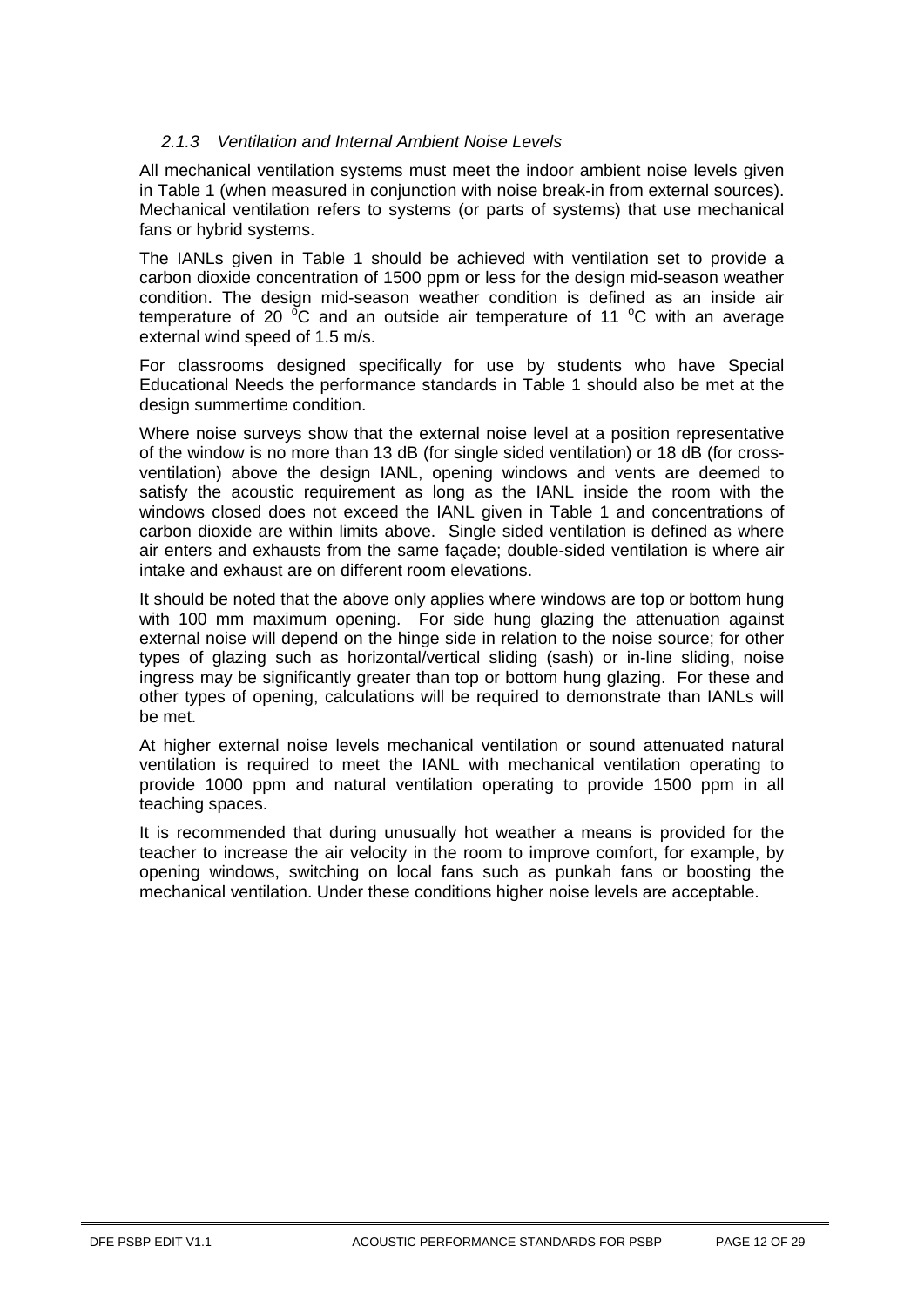# <span id="page-12-0"></span>**2.2 Airborne sound insulation between spaces**

# *2.2.1 Objectives and definitions*

The objective is to attenuate airborne sound transmitted between spaces through internal walls and floors. This includes the effect of internal glazing, doors, structureborne and flanking transmission.

The sound insulation is to be assessed in terms of the standardised level difference *D<sub>nT</sub>* in accordance with BS EN ISO 140-4:1998 and the results are to be weighted and expressed as a single-number quantity, *D*n*T*,w in accordance with BS EN ISO 717-1:1997. For the purposes of the assessment the reference reverberation time T is 0.5 seconds in all one-third octave bands from 100 Hz to 3.15 kHz

# *2.2.2 Acoustic performance standards*

Table 2 shows the minimum airborne sound insulation required between rooms. These values are defined by the activity noise in the source room and the noise tolerance in the receiving room as given in Table 1.

The design assessment of *D*n*T*,w between two rooms must be carried out in both directions. See the *Acoustic Design of Schools – A Design Guide* that will include some example calculations.

| Minimum $D_{nT,w}$ (dB)      |        | Activity noise in source room (see Table 1) |         |         |           |  |
|------------------------------|--------|---------------------------------------------|---------|---------|-----------|--|
|                              |        | Low                                         | Average | High    | Very high |  |
| <b>Noise</b>                 | High   | Not applicable                              | 35 [30] | 45 [35] | 50 [45]   |  |
| in<br>tolerance<br>receiving | Medium | 40 [30]                                     | 45 [40] | 50 [45] | 55 [45]   |  |
| room<br>(see Table 1)        | Low    | 45 [35]                                     | 50 [40] | 55 [50] | 55 [50]   |  |

**Table 2**: Performance standards for airborne sound insulation between spaces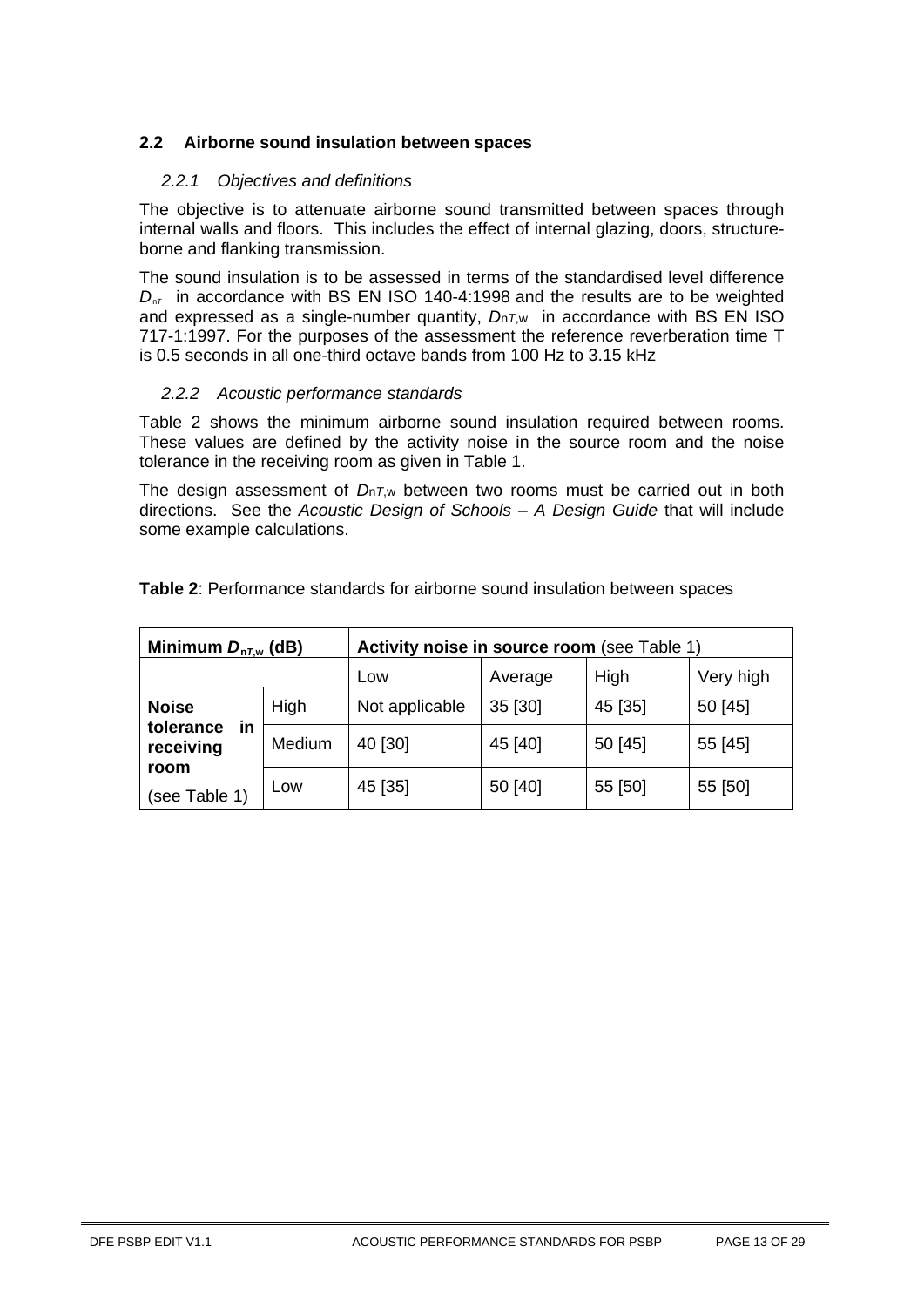# *2.2.3 Exceptions*

- Serving hatches between kitchens and multipurpose halls used for dining halls should be avoided if possible, and serveries should be placed between kitchens and dining areas wherever possible to avoid noise transfer during meal preparation. Where this is not possible, serving hatches should have a sound insulation of 18 dB  $R_{w}$  and the dining hall space will need to be timetabled so that noise sensitive activities, e.g., exams, do not take place in the hall when the kitchen is in use.
- Where for operational or safety purposes it is essential to link a pair of teaching spaces via an interconnecting door, this should be a doorset with a rating of at least 35 dB R<sub>w</sub>. The surrounding wall containing the doorset should ha*v*e a sound insulation rating of at least 45 dB *R*<sup>w</sup> .
- Where there is an operable wall or folding partition between a drama studio or other teaching area and a hall, the minimum *D* n*T*,w between the spaces shall be 45 dB. The end user needs to appreciate that the sound insulation performance of the operable wall may not facilitate simultaneous use of the spaces on either side.
- Where music practice rooms are accessed directly off a music classroom then the level of sound insulation will not meet design criteria. Where concurrent use of the spaces is required then partitions dividing the spaces should have a sound insulation of 50 dB *R* <sup>w</sup> with a doorset of at least 40 dB *R*w. Back-to-back doorsets may be required to achieve this level of sound reduction and meet opening weight restrictions.
- Vision panels between multi-purpose halls and control rooms require careful consideration. If visual communication only is required then the vision panel should provide at least 45 dB *R* <sup>w</sup> dB, set within a wall rated at 55 dB *R*<sup>w</sup> dB. This degree of sound insulation from a vision panel will require specialist design input. Alternatively, consideration should be given to the use of cameras instead of vision panels. Where visual and audio communication is required between the spaces then a sliding vision panel of only nominal acoustic performance may be appropriate, set in a wall rated at 45 dB *R*<sup>w</sup> dB. The same considerations are required for vision panels between control rooms and Live Rooms for recording.

*.*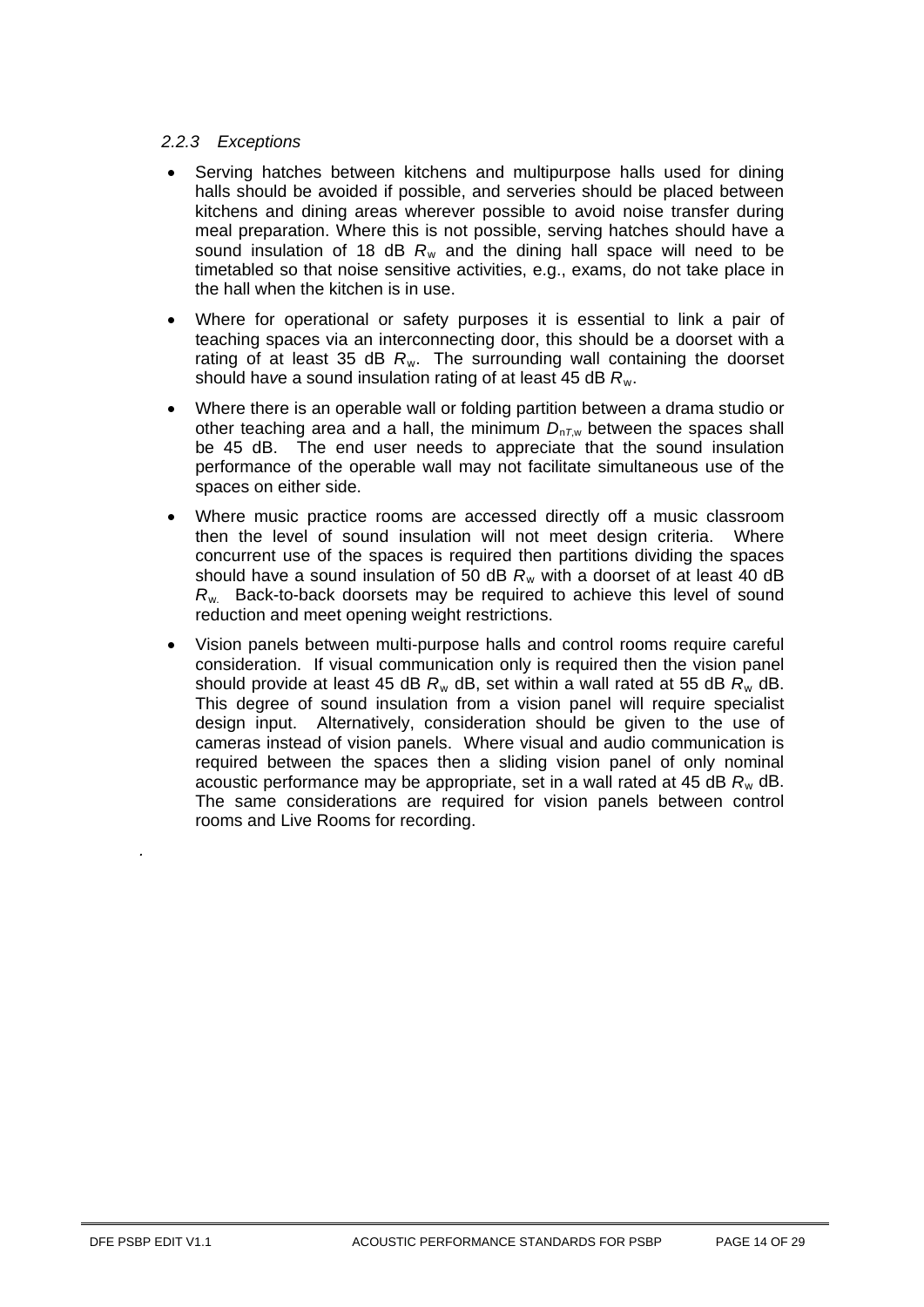# <span id="page-14-0"></span>**2.3 Airborne sound insulation between circulation spaces and other spaces used by students**

# *2.3.1 Objectives and definitions*

The objective is to attenuate airborne sound transmitted between circulation spaces (e.g. corridors, stairwells etc.) and other spaces used by students, for the purposes of minimising disturbance to teaching and learning spaces. This applies where the separating construction contains doors and/or glazed elements, but does not include flank walls of classrooms that do not give direct access to circulation spaces (in which case values from Table 1 should be used).

Values in the tables are the minimum weighted sound reduction index R<sub>w</sub> of doorsets and the minimum composite weighted sound reduction index of wall and glazing. The weighted sound reduction index is measured in accordance with BS EN ISO 140-3:1995 and rated in accordance with BS EN ISO 717-1:1997.

Sound insulation of ventilators are specified in terms of the weighted elementnormalised level difference,  $D_{n,e,w}$  -10logN, where N is the number of ventilators with airborne sound insulation  $D_{n,e,w}$ . The weighted element-normalized level difference is measured in accordance with BS EN 20140-10:1992 and rated in accordance with BS EN ISO 717-1:1997.

# *2.3.2 Acoustic performance standards*

Table 3a shows the minimum permissible airborne sound insulation for the composite separating wall construction, for a separating wall that does not include ventilators in the wall. Values not in brackets apply to new buildings and to new extensions to existing buildings. The values in square brackets apply to conversions and refurbishments of existing buildings, and are also the minimum acceptable standards for Alternative Performance Standards in new buildings.

#### **Table 3a Performance standards for airborne sound insulation between circulation spaces and other spaces used by students, with no ventilator in the wall**

| Type of space used by students                                                     | Minimum $R_w$ dB                                              |         |  |
|------------------------------------------------------------------------------------|---------------------------------------------------------------|---------|--|
|                                                                                    | Composite $R_w$ of<br>wall and glazing<br>with no ventilator. | Doorset |  |
| Music rooms                                                                        | 45 [40]                                                       | 35      |  |
| Control rooms – for recording                                                      |                                                               |         |  |
| Control rooms – not for recording                                                  |                                                               |         |  |
| Drama rooms                                                                        |                                                               |         |  |
| Multi purpose halls                                                                |                                                               |         |  |
| Teaching spaces for use by students with<br>special hearing or communication needs |                                                               |         |  |
| All other rooms used for teaching or learning                                      | 40 [35]                                                       | 30      |  |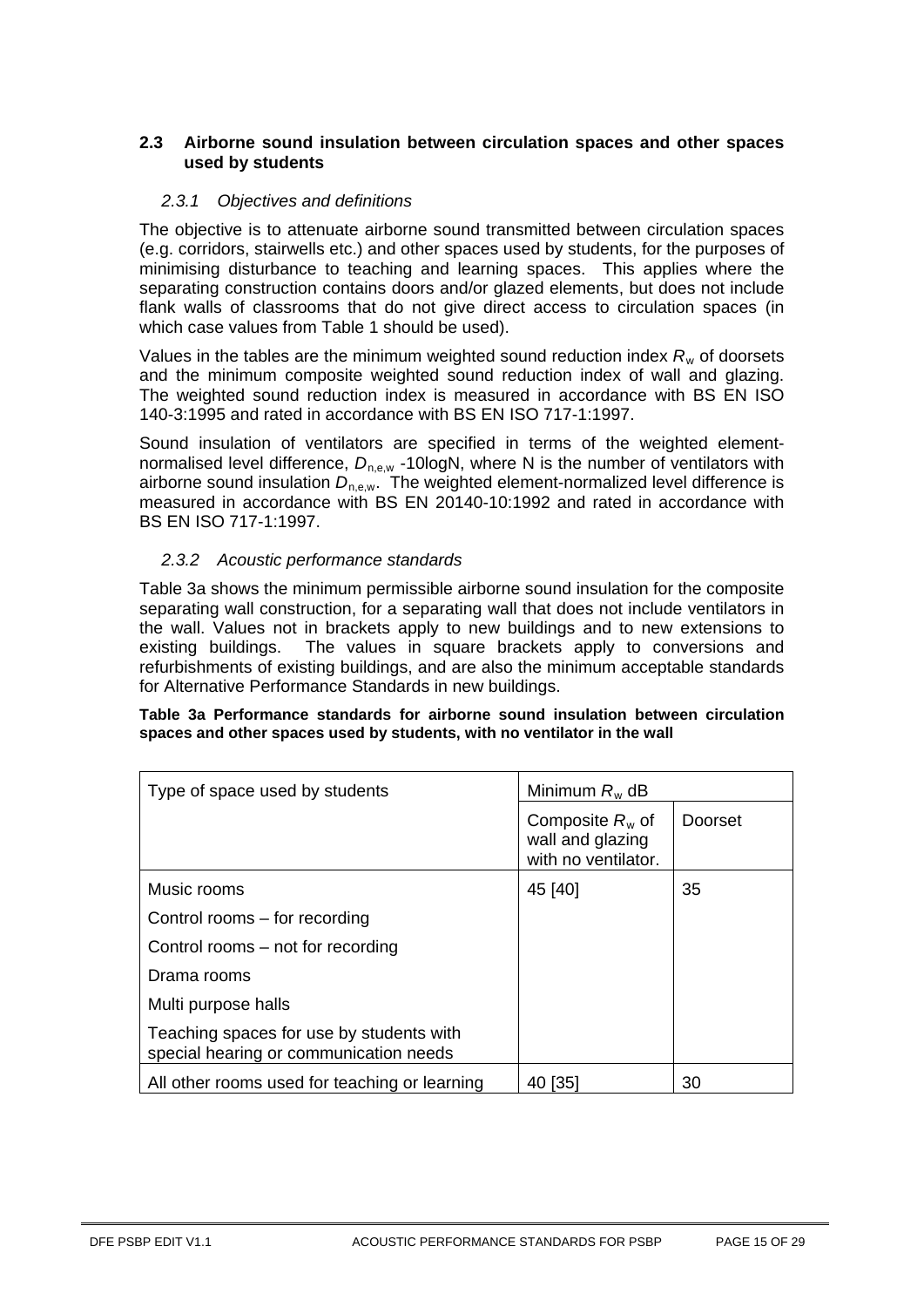|  |  |  |  |                                                                        | Table 3b Performance standards for airborne sound insulation between circulation |
|--|--|--|--|------------------------------------------------------------------------|----------------------------------------------------------------------------------|
|  |  |  |  | spaces and other spaces used by students, with ventilators in the wall |                                                                                  |

| Type of space used by students                                                                                 | Minimum<br>composite $R_w$ of<br>wall, glazing and<br>doors dB | Minimum $D_{n,\text{ew}}$ – 10logN<br>dB for ventilators |
|----------------------------------------------------------------------------------------------------------------|----------------------------------------------------------------|----------------------------------------------------------|
| Music rooms                                                                                                    | 38[35]                                                         | 37                                                       |
| Control rooms – for recording                                                                                  |                                                                |                                                          |
| Control rooms – not for recording                                                                              |                                                                |                                                          |
| Drama rooms                                                                                                    |                                                                |                                                          |
| Multi purpose halls                                                                                            |                                                                |                                                          |
| Teaching spaces specifically<br>designed for use by students with<br>special hearing or communication<br>needs |                                                                |                                                          |
| All other rooms used for teaching<br>or learning                                                               | 33 30                                                          | 32                                                       |

# *2.3.3 Other considerations and exclusions*

The total number or total area of ventilators used in a calculation must be as specified by the mechanical services designer to achieve the required ventilation.

Tables 3a and 3b exclude:

- service corridors adjacent to spaces that are not used by students
- lobby corridors leading only to spaces used by students that have a high tolerance to noise as defined in Table 1.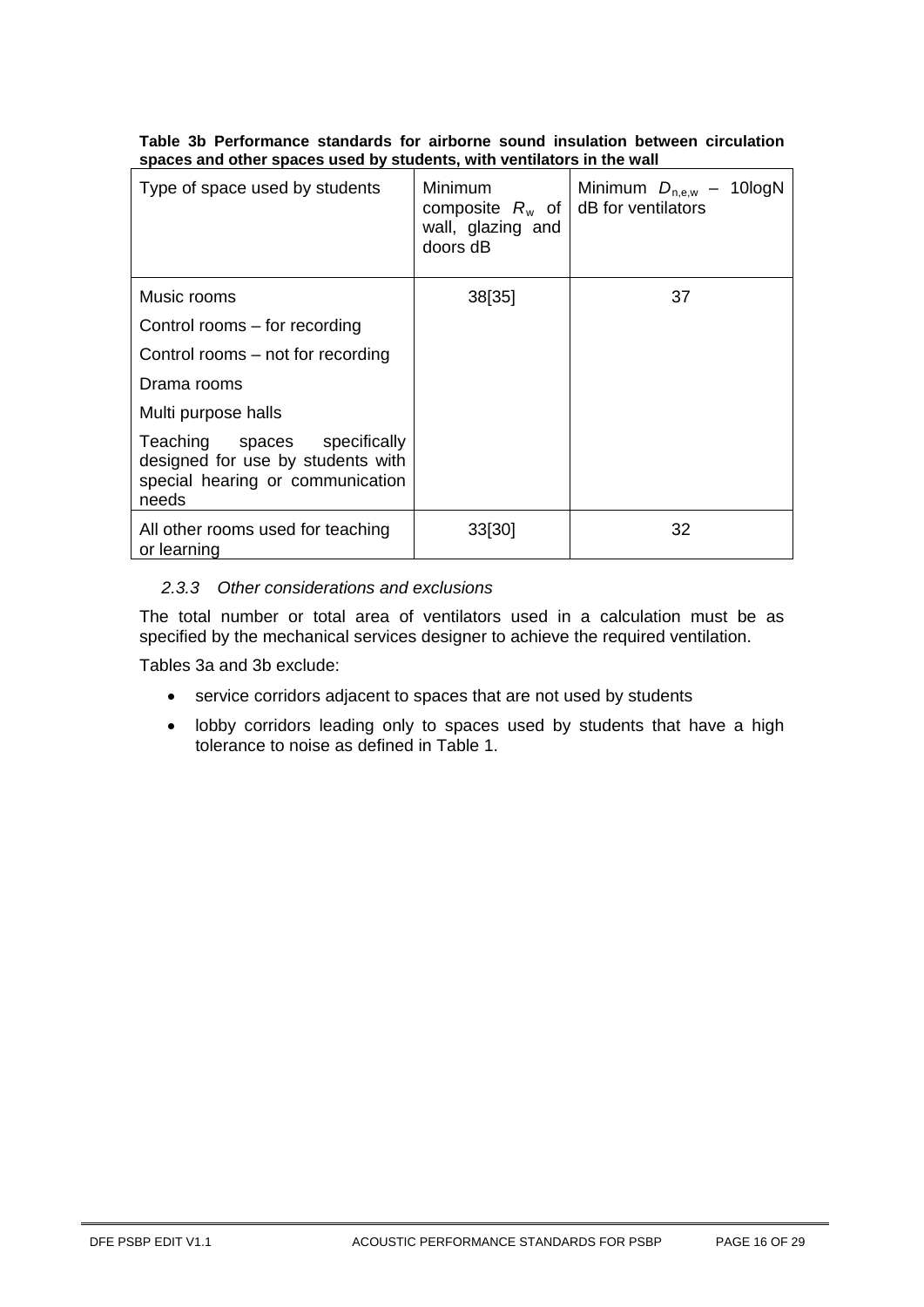# <span id="page-16-0"></span>**2.4 Impact sound insulation of floors**

# *2.4.1 Objectives and definitions*

The objective is to control impact sound (e.g. from footsteps and movement of furniture) transmitted into spaces via the floor above.

Values in the tables are the maximum permissible weighted standardised impact sound pressure level *L*'n*T*,w (dB). This is measured in accordance with BS EN ISO 140-7:1998 and rated in accordance with BS EN ISO 717-2:1997. For the purposes of the assessment the reference reverberation time is 0.5 seconds in all one-third octave bands from 100 Hz to 3.15 kHz

#### *2.4.2 Acoustic Performance Standards*

Table 4 shows the maximum weighted standardised impact sound pressure level, L'<sub>nT,w</sub>, for receiving rooms of different types and uses. The values not in square brackets apply to new buildings and to new extensions to existing buildings. The values in square brackets apply to conversions and refurbishments of existing buildings, and are also the minimum acceptable standards for Alternative Performance Standards in new buildings.

#### *2.4.3 Exceptions*

It is usual under Building Regulations for impact criteria to be achieved by the structural floor without finishes. However, as floor finishes are fixed and are unlikely to be taken up and replaced with a lesser performing system, it may be possible to agree with the Building Control Body that floor finishes are taken into account in the design and this is the assumption for the PSBP schools.

Impact noise is defined for the purposes of controlling footfall and 'minor' impacts such as chairs scraping across floors. It does not therefore address issues such as slamming doors (where care should be taken to ensure doors are fitted with soft closers, wherever possible) or significant impacts such as dancing (where specialist advice will be required from the acoustician and structural engineer).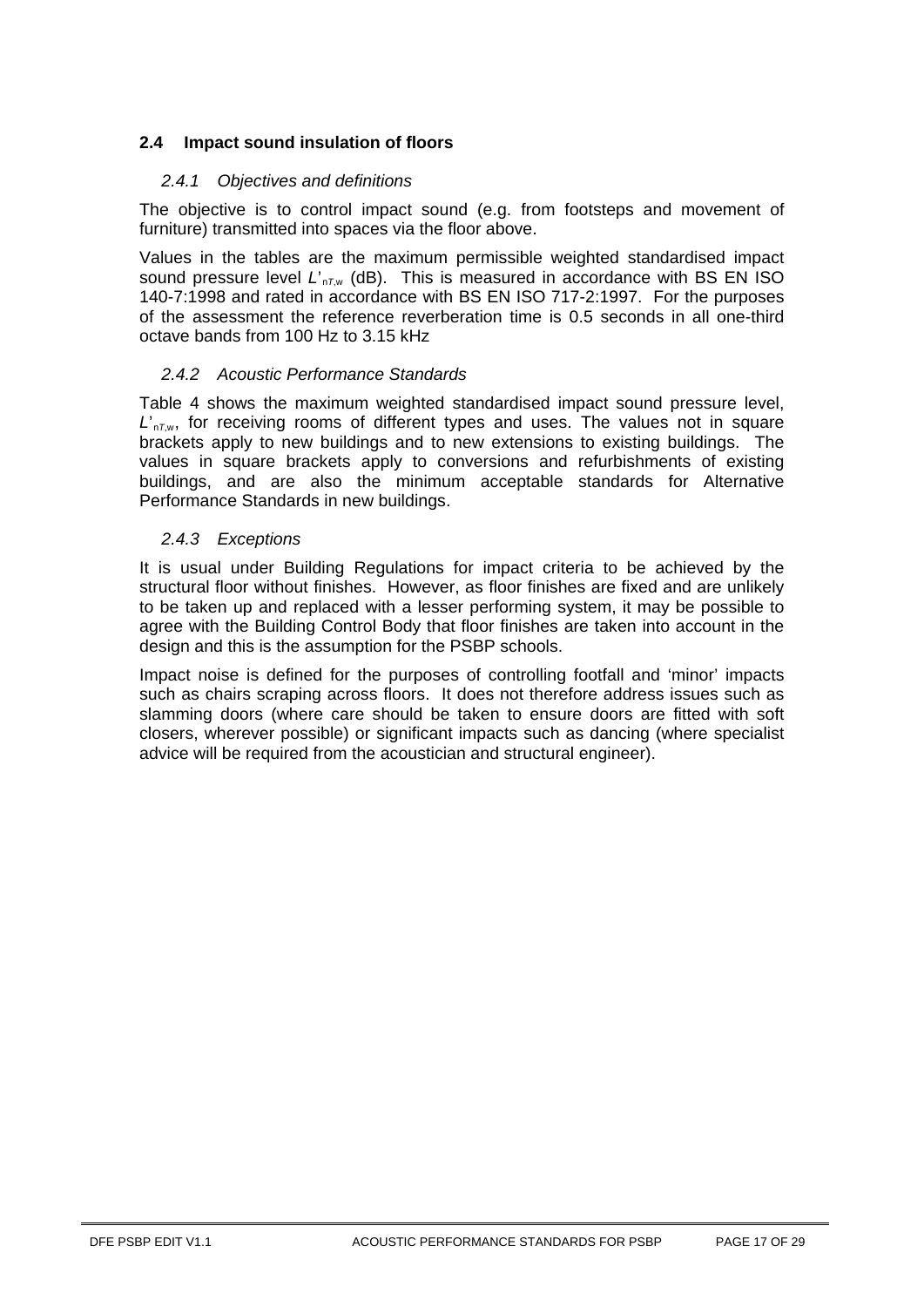| Type of room<br>(receiving room)                                                                                                                            | <b>Maximum impact sound</b><br>pressure level $L'_{nL}$ dB                                                    |         |  |
|-------------------------------------------------------------------------------------------------------------------------------------------------------------|---------------------------------------------------------------------------------------------------------------|---------|--|
| Nursery school rooms                                                                                                                                        |                                                                                                               | 60 [65] |  |
| Primary school: classrooms, class bases, general teaching<br>areas, small group rooms                                                                       | 60 [65]                                                                                                       |         |  |
|                                                                                                                                                             | Secondary school: classrooms, general teaching areas,<br>seminar rooms, tutorial rooms, language laboratories | 60 [65] |  |
| Open plan Teaching and Resource areas                                                                                                                       | 60 [65]                                                                                                       |         |  |
| Primary music classroom                                                                                                                                     |                                                                                                               | 60 [65] |  |
| Secondary music rooms                                                                                                                                       |                                                                                                               | 55 [65] |  |
| Control room - for recording                                                                                                                                |                                                                                                               | 55 [65] |  |
| Control room – not for recording                                                                                                                            |                                                                                                               | 55 [65] |  |
| Lecture rooms                                                                                                                                               |                                                                                                               | 60 [65] |  |
| Educational Needs (See Section 1.5)                                                                                                                         | Teaching spaces specifically for pupils having Special                                                        | 55 [60] |  |
| Libraries                                                                                                                                                   |                                                                                                               | 60 [65] |  |
| Science laboratories                                                                                                                                        |                                                                                                               | 60 [65] |  |
| Drama studios                                                                                                                                               |                                                                                                               | 60 [65] |  |
| Design and Technology - Resistant materials, CADCAM areas,<br>Electronics/control, textiles, food, graphics, design/resource<br>areas, ICT rooms, Art rooms |                                                                                                               | 60 [65] |  |
|                                                                                                                                                             | Assembly halls, multi-purpose halls (drama, PE, audio/visual<br>presentations, assembly, occasional music)    | 60 [65] |  |
| not teaching and learning                                                                                                                                   | Atria, circulation spaces used for circulation and socialising but                                            | 65 [65] |  |
| Sports hall                                                                                                                                                 |                                                                                                               | 60 [65] |  |
| Gymnasium, activity studio                                                                                                                                  |                                                                                                               | 60 [65] |  |
| Dance studio                                                                                                                                                |                                                                                                               | 60 [65] |  |
| Swimming pool                                                                                                                                               |                                                                                                               | 65 [65] |  |
| conference rooms                                                                                                                                            | Meeting rooms, interviewing/counselling rooms, video                                                          | 60 [65] |  |
| Dining rooms                                                                                                                                                |                                                                                                               | 65 [65] |  |
|                                                                                                                                                             | Kitchens                                                                                                      | 65 [65] |  |
| Administration                                                                                                                                              | Offices, staff rooms, medical rooms                                                                           | 65 [65] |  |
| and ancillary<br>spaces (for                                                                                                                                | Corridors, stairwells                                                                                         | 65 [65] |  |
| guidance only -<br>not mandatory)                                                                                                                           | Coats and locker areas and changing<br>areas                                                                  | 65 [65] |  |
|                                                                                                                                                             | <b>Toilets</b>                                                                                                | 65 [65] |  |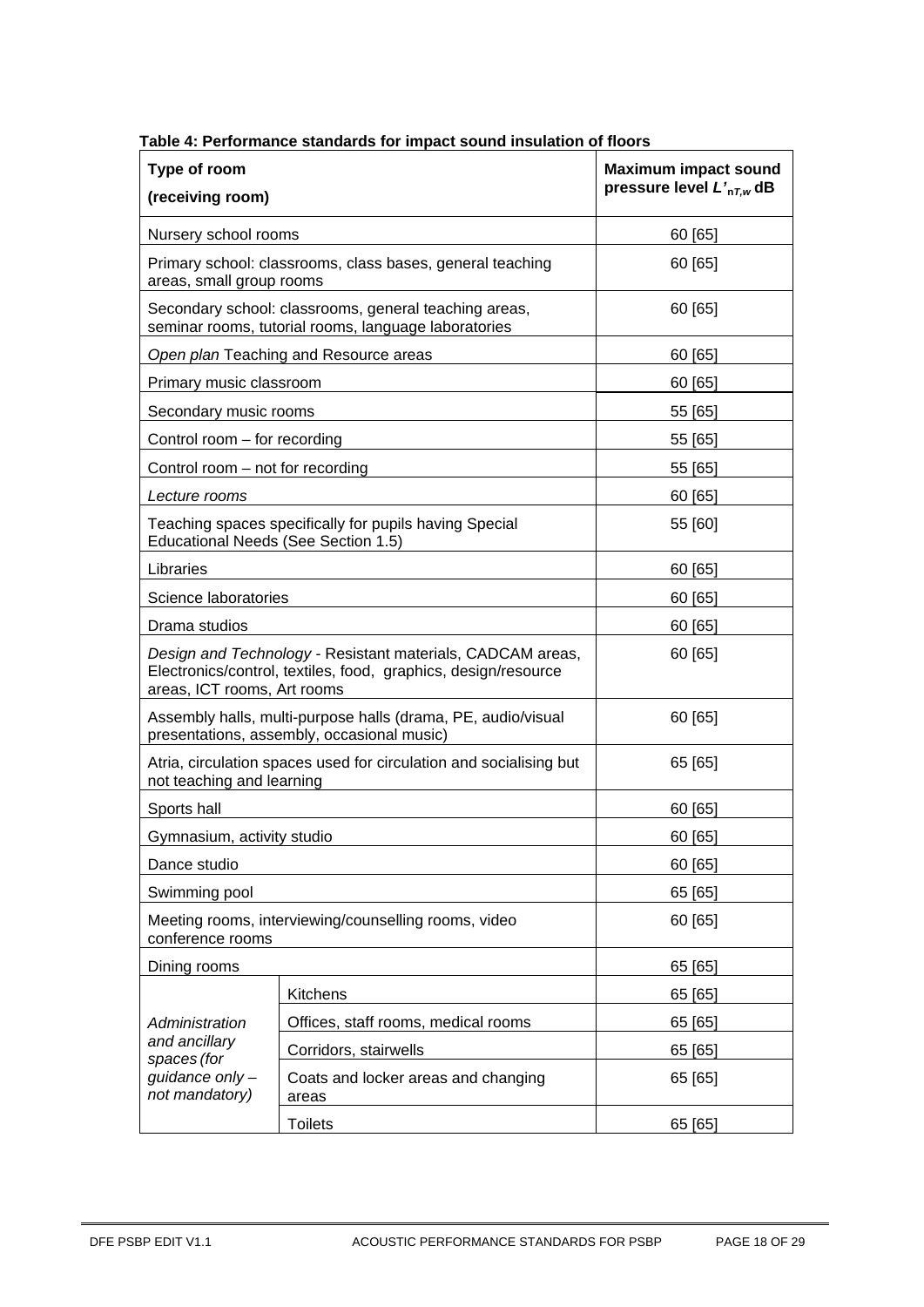# <span id="page-18-0"></span>**2.5 Reverberation in teaching and study spaces**

### *2.5.1 Objectives and definitions*

The objective is to provide suitable reverberation times (RTs) for

- (a) clear communication of speech between teacher and student
- (b) clear communication between students and
- (c) music teaching and performance.

The reverberation time is quoted in terms of the mid-frequency reverberation time,  $T_{\text{mf}}$ . Except in teaching spaces for use by students with special hearing or communication needs, this is the arithmetic average of the reverberation times in the 500 Hz, 1 kHz and 2 kHz octave bands OR the arithmetic average of the reverberation times in the one-third octave bands from 400 Hz to 2.5 KHz.

For teaching spaces for use by students with special hearing or communication needs, this frequency range  $\mathcal{T}_{\text{mf}}$  is defined as the arithmetic average of the reverberation times from the 125 Hz to the 4 kHz octave bands OR the arithmetic average of the reverberation times in the one-third octave bands from 100 Hz to 5 KHz.

These values are for rooms that are finished, furnished for normal use, but unoccupied.

#### *2.5.2 Acoustic performance standards*

Table 5 contains the maximum mid-frequency reverberation times for rooms that are finished, furnished for normal use but unoccupied. Research shows that by minimising the  $\mathcal{T}_{\mathsf{m}\mathsf{f}}$  there are numerous operational and educational benefits.

The values not in brackets apply to new buildings and to new extensions to existing buildings. The values in brackets apply to conversions and refurbishments of existing buildings, and are also upper limits for Alternative Performance Standards in new buildings.

| Type of room                                                                           | $T_{\rm mf}$ seconds   |
|----------------------------------------------------------------------------------------|------------------------|
| Nursery school rooms                                                                   | ≤0.6 [≤0.8]            |
| Primary school: classrooms, class bases, general<br>teaching areas, small group rooms  | ≤0.6 [≤0.8]            |
| Secondary school: classrooms, general teaching areas,<br>seminar rooms, tutorial rooms | ≤0.8 [≤1.0]            |
| Secondary school language laboratories                                                 | ≤0.8 [≤0.8]            |
| Open plan                                                                              |                        |
| Teaching areas                                                                         | ≤0.5 [see Section 2.8] |
| Resource/Breakout areas                                                                | ≤1.2 [see Section 2.8] |
| Music                                                                                  |                        |
| Primary music room                                                                     | ≤1.0 [≤1.0]            |
| Secondary music classroom                                                              | ≤1.0 [≤1.0]            |
| Practice/group room, volume $\leq 30 \text{ m}^3$                                      | ≤0.6 [≤0.8]            |

| Table 5: Performance standards for reverberation time |  |
|-------------------------------------------------------|--|
|-------------------------------------------------------|--|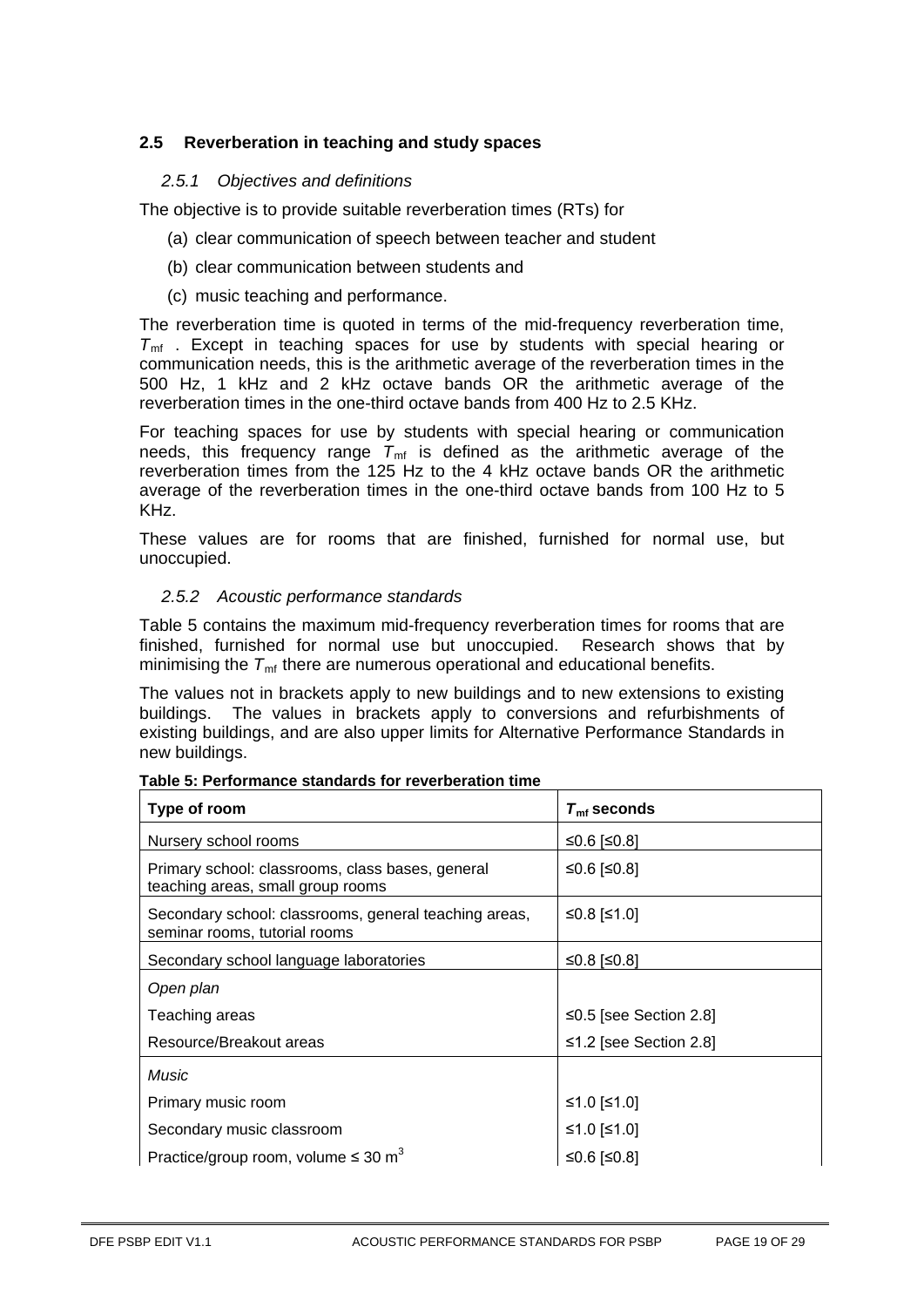| Practice/group room, volume $>$ 30 m <sup>3</sup> |                                                                                                                 | ≤0.8 [≤1.0]                                                                                                                                           |  |  |  |
|---------------------------------------------------|-----------------------------------------------------------------------------------------------------------------|-------------------------------------------------------------------------------------------------------------------------------------------------------|--|--|--|
| Ensemble room, Live room                          |                                                                                                                 | $0.6 - 1.2 [0.6 - 1.2]$                                                                                                                               |  |  |  |
| Performance/recital room                          |                                                                                                                 | $1.0 - 1.5$ [1.0 - 1.5]                                                                                                                               |  |  |  |
| Control room - for recording                      |                                                                                                                 | ≤0.5 [≤0.6]                                                                                                                                           |  |  |  |
| Control room – not for recording                  |                                                                                                                 | ≤0.5 [≤0.6]                                                                                                                                           |  |  |  |
| Lecture rooms                                     |                                                                                                                 |                                                                                                                                                       |  |  |  |
| Small (fewer than 50 people)                      |                                                                                                                 | ≤0.8 [≤1.0]                                                                                                                                           |  |  |  |
| Large (more than 50 people)                       |                                                                                                                 | ≤1.0 [≤1.0]                                                                                                                                           |  |  |  |
| Educational Needs (See Section 1.5)               | Teaching spaces specifically for pupils having Special                                                          | ≤0.4 averaged from 125 Hz to 2<br>kHz octave band centre<br>frequencies and <0.6 s in any<br>octave band centre frequency in<br>this range $[50.4]$ . |  |  |  |
| teacher preparation)                              | Study room (individual study, withdrawal, remedial work,                                                        | ≤0.8 [≤1.0]                                                                                                                                           |  |  |  |
| Libraries                                         |                                                                                                                 | ≤1.0 [≤1.2]                                                                                                                                           |  |  |  |
| Science laboratories                              |                                                                                                                 | ≤0.8 [≤1.0]                                                                                                                                           |  |  |  |
| Drama studios                                     |                                                                                                                 | ≤1.0 [≤1.0]                                                                                                                                           |  |  |  |
| Design and Technology                             |                                                                                                                 |                                                                                                                                                       |  |  |  |
| rooms, art                                        | Resistant materials, CADCAM areas, Electronics/control,<br>textiles, food, graphics, design/resource areas, ICT | ≤0.8 [≤1.0]                                                                                                                                           |  |  |  |
|                                                   | Assembly halls, multi-purpose halls (drama, PE,<br>audio/visual presentations, assembly, occasional music).     | $0.8 - 1.2$ [0.8 - 1.2]                                                                                                                               |  |  |  |
|                                                   | Atria, foyers, entrance halls, spaces used for circulation<br>and socialising but not teaching and learning     | ≤1.5 [≤2.0]                                                                                                                                           |  |  |  |
| Indoor sports hall                                |                                                                                                                 | ≤2.0 [≤2.0]                                                                                                                                           |  |  |  |
| Gymnasium/activity studio                         |                                                                                                                 | ≤1.5 [≤2.0]                                                                                                                                           |  |  |  |
| Dance studio                                      |                                                                                                                 | ≤1.2 [≤1.5]                                                                                                                                           |  |  |  |
| Swimming pool                                     |                                                                                                                 | ≤2.0 [≤2.0]                                                                                                                                           |  |  |  |
| conference rooms                                  | Meeting rooms, Interviewing/counselling rooms, video                                                            | ≤0.8 [≤0.8]                                                                                                                                           |  |  |  |
| Dining rooms                                      |                                                                                                                 | ≤1.0 [≤1.5]                                                                                                                                           |  |  |  |
| Administration<br>and ancillary<br>spaces (for    | Kitchens                                                                                                        | ≤1.5 [≤2.0]                                                                                                                                           |  |  |  |
|                                                   | Offices, medical rooms, staff rooms                                                                             | ≤1.0 [≤1.0]                                                                                                                                           |  |  |  |
|                                                   | Corridors, stairwells                                                                                           | See Section 2.7                                                                                                                                       |  |  |  |
| guidance only -<br>not mandatory)                 | Coats and locker areas, changing<br>areas                                                                       | ≤1.5 [≤2.0]                                                                                                                                           |  |  |  |
|                                                   | <b>Toilets</b>                                                                                                  | ≤1.5 [≤2.0]                                                                                                                                           |  |  |  |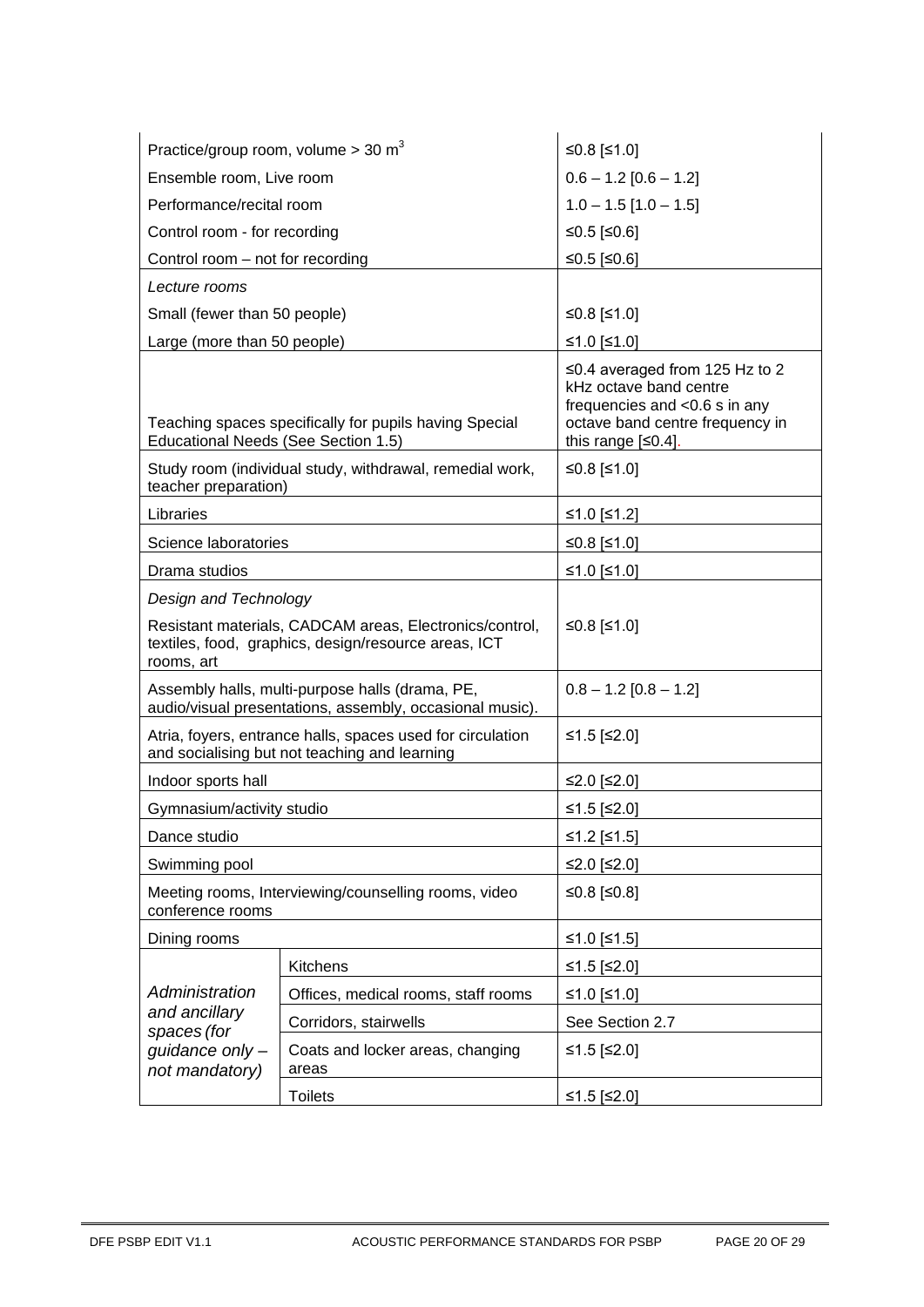# *2.5.3 Exceptions*

• Vocational spaces (in excess of 500  $m^3$ ) such as workshops may accommodate a higher  $T_{\text{mf}}$  of up to 1.5 seconds, providing that the space is primarily used for practical work and not didactic teaching

# <span id="page-20-0"></span>**2.6 Reverberation and acoustic absorption in sports halls**

# *2.6.1 Objectives and definitions*

The objective is to provide suitable reverberation times (RTs) for

- (a) clear communication of speech between teacher and student
- (b) clear communication between students

The reverberation time is quoted in terms of the mid-frequency reverberation time,  $T<sub>mf</sub>$ . Except in sports halls specifically for use by students with special hearing or communication needs, this is the arithmetic average of the reverberation times in the 500 Hz, 1 kHz and 2 kHz octave bands OR the arithmetic average of the reverberation times in the one-third octave bands from 400 Hz to 2.5 kHz.

# *2.6.2 Acoustic performance standards*

Sports halls shall be designed to achieve a mid-frequency reverberation time T<sub>mf</sub> of ≤2.0s.

Absorption fixed to the walls must be evenly distributed, i.e. spread along the lengths of the wall surfaces, and fitted as low above finished floor level as practicable within the room. Absorption via the soffit alone will not meet the performance target.

See Appendix A for a worked example of the design calculation for absorption in a sports hall.

# *2.6.3 Other considerations*

Due to the nature of activities carried out in sports halls, internal finishes must be robust. The types of sound absorbers used in other areas of the school may therefore not be appropriate.

Bodies such as Sport England have criteria that will have an impact on the acoustic design, such as walls needing to be flush and limitations on absorbent panels within 3 m above the floor.

# *2.6.4 Demonstrating compliance*

For sports halls, compliance with the reverberation time criterion given in Table 5 may be demonstrated by either design in accordance with Appendix A, or measurement of mid-frequency reverberation time in accordance with the ANC good practice guide.

Evidence of compliance can be provided by submission of the acoustic model results or design calculations together with acoustic laboratory test data (where available) for all sound absorbing finishes used in the sports hall construction showing that the installed finishes can achieve the design objective. Where laboratory test data is not available then assumptions for values used in calculations should be given and justified. Following this method and correct installation of the materials in accordance with the design calculations, commissioning measurements of the reverberation time would not be required.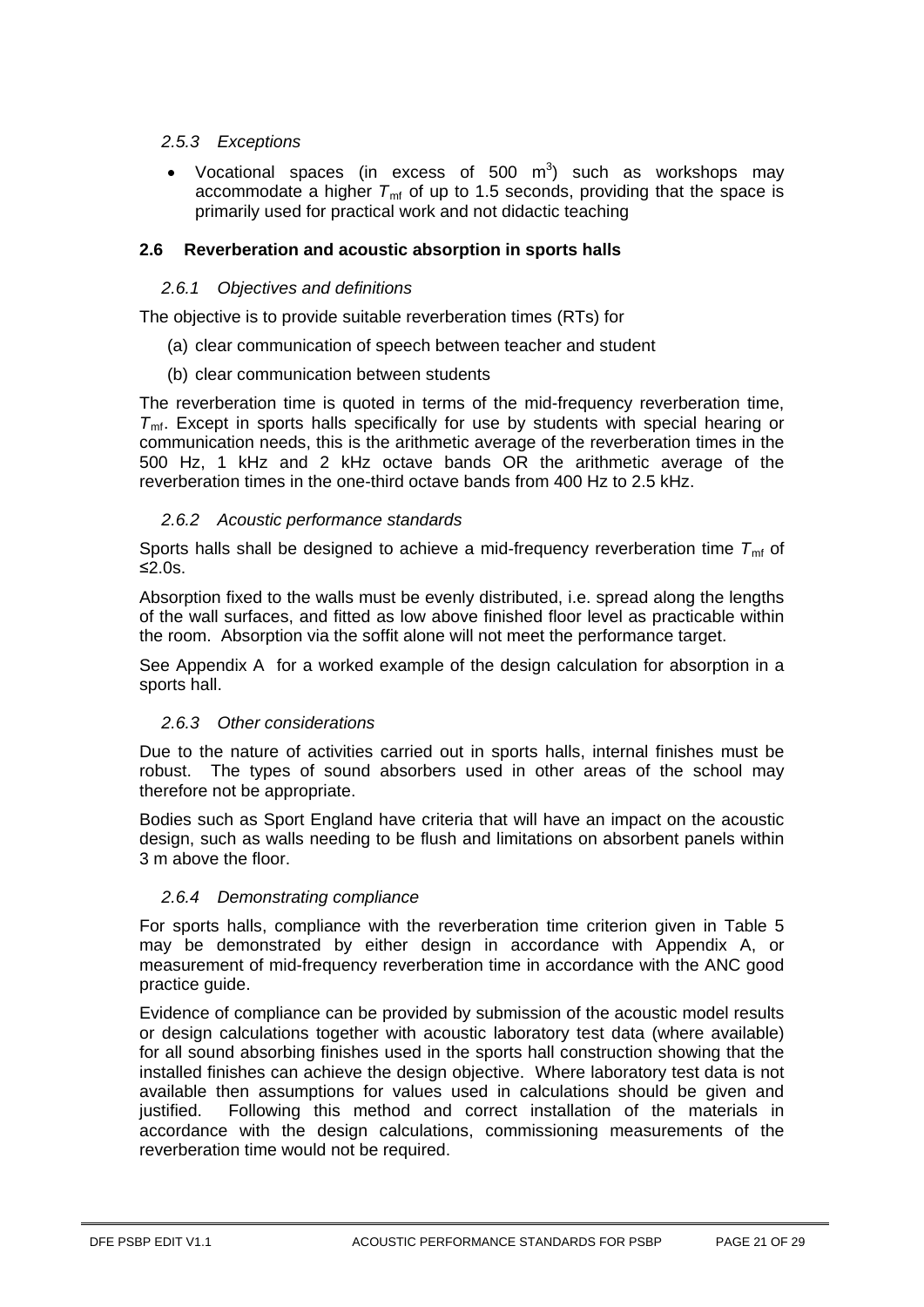# <span id="page-21-0"></span>**2.7 Sound absorption in corridors and stairwells**

# *2.7.1 Objectives and definitions*

The objective is to absorb sound in corridors, entrance halls and stairwells so that it does not interfere with teaching and study activities in adjacent rooms.

The requirement is to provide additional sound absorption in corridors, entrance halls and stairwells. The amount of additional absorption should be calculated according to Approved Document E, Section 7. This describes two calculation methods, A and B, for controlling reverberation in the common internal parts of domestic buildings. Either of these methods can be used to determine the amount of absorption required in corridors, entrance halls and stairwells in schools.

# *2.7.2 Exceptions*

Corridors and stairwells that do not give direct access to teaching and learning spaces are not covered by this requirement. Refer to the *Acoustic Design of Schools – A Design Guide* that will contain further advice.

# <span id="page-21-1"></span>**2.8 Open plan teaching and learning**

In order to comply with the School Premises Regulations it is necessary to consider the speech intelligibility in open plan spaces.

For enclosed teaching and study spaces it is possible to achieve good speech intelligibility through specification of the indoor ambient noise level, sound insulation and reverberation time. Open plan spaces require additional specification as they are significantly more complex acoustic spaces. The main issue is that intrusive noise arising from activities in adjacent learning areas and circulation spaces significantly increases the background noise level, which in turn decreases speech intelligibility and causes distraction. Occupants working and talking within the space tend to raise their vocal effort as the background noise level increases, resulting in a spiralling increase in noise levels unless sound absorbent finishes are provided.

Open plan teaching and learning spaces require the commitment of end users to coordinate and manage activities in adjacent teaching and learning spaces and circulation areas in order to control intrusive noise levels. Users of the space cannot reasonably expect to use open plan spaces in the same way as cellular types, whilst maintaining the same degree of privacy.

# *2.8.1 Objectives and definitions*

The objective is to control the build-up of occupancy noise, provide clear communication of speech within teaching groups, and provide sufficient speech privacy between teaching groups.

The expected open plan layout and activity plan should be agreed with the Client at an early stage of the design as the basis on which compliance with the Speech Transmission Index (STI) performance standard can be demonstrated.

An activity management plan should be used to establish (via a computer prediction model) the overall noise level due to all activities in the open plan space.

# *2.8.2 Acoustic performance standards*

Table 6 gives basic performance criteria for open plan spaces, to be achieved in conjunction with the values given in other Tables. Additional criteria are suggested in Appendix 2.2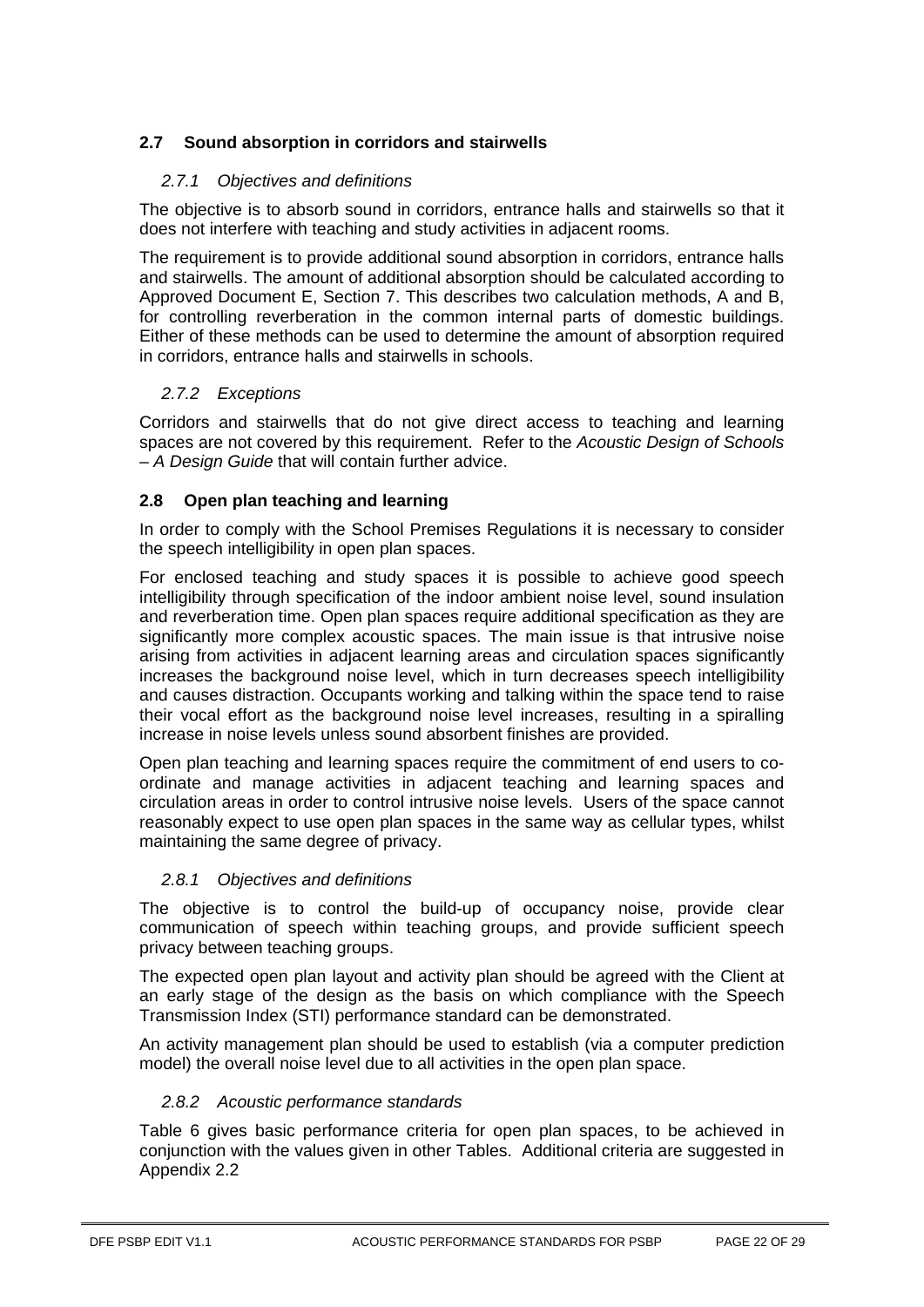| Table 6: Performance standard for speech intelligibility and privacy in open |  |  |  |  |
|------------------------------------------------------------------------------|--|--|--|--|
| plan spaces – Speech Transmission Index (STI)                                |  |  |  |  |

|                                                               |                         |           | Speech<br>(STI) | Transmission | Index |
|---------------------------------------------------------------|-------------------------|-----------|-----------------|--------------|-------|
| Instruction or critical listening activity, within a<br>group |                         |           |                 | $≥0.6*$      |       |
| Between<br>activities)                                        | groups (during critical | listening |                 | ≤0.3         |       |

\*It should be noted that a higher STI value may be more appropriate for very young students, students with English as an Additional Language and students with hearing impairments (see *Appendix A* for further information).

The STI should be calculated in accordance with EN 60268-16 (see *Acoustic Design of Schools – A Design Guide or BB93* for further information).

A computer prediction model should be used to calculate the STI in the open plan expected open plan layout and activity management plan (see Section 2.8.4). The space. The background noise level used in the STI calculation should be the overall occupancy noise level (established from a prior computer prediction model) for the background noise level is the overall noise level due to all activities in the open plan space (including teaching and study from adjacent classbases, but excluding the relevant speech signal).

Computer prediction software capable of simulating an impulse response should be used to create a three-dimensional geometric model of the space, comprising surface materials with scattering coefficients and sound absorption coefficients for each octave frequency band. The model should allow for the location and orientation of single and multiple sources with user-defined sound power levels and directivity.

Further information on input data to this model will be available in the document *Acoustics Design of School – A Design Guide and can be found in BB93*.

Other methods of estimating STI may also be applicable.

# *2.8.3 Exclusions*

In some instances, open plan designs may not be intended for critical listening activities, or multiple and simultaneous independent instruction. For example, critical listening activity may only occur as a single, plenary session (i.e. having negligible intrusive noise from adjacent areas), followed by 'breakout' activity sessions. These breakout sessions may only involve less critical personal listening activities (for example one-to-one or small group instruction, paired or small group work) or individual study.

Further information on assessing the potential acoustic risks will be available in *Acoustics Design of School – A Design Guide* and can be found in BB93

# <span id="page-22-0"></span>*2.8.4 Demonstrating compliance*

The designer should clearly demonstrate how the open plan space will meet the criteria contained in Table 6, by means of layout plans and activity management plans (see Appendix 2.2 for further detailed). All calculations should be based on a computer model as defined above.

The open plan layout should identify: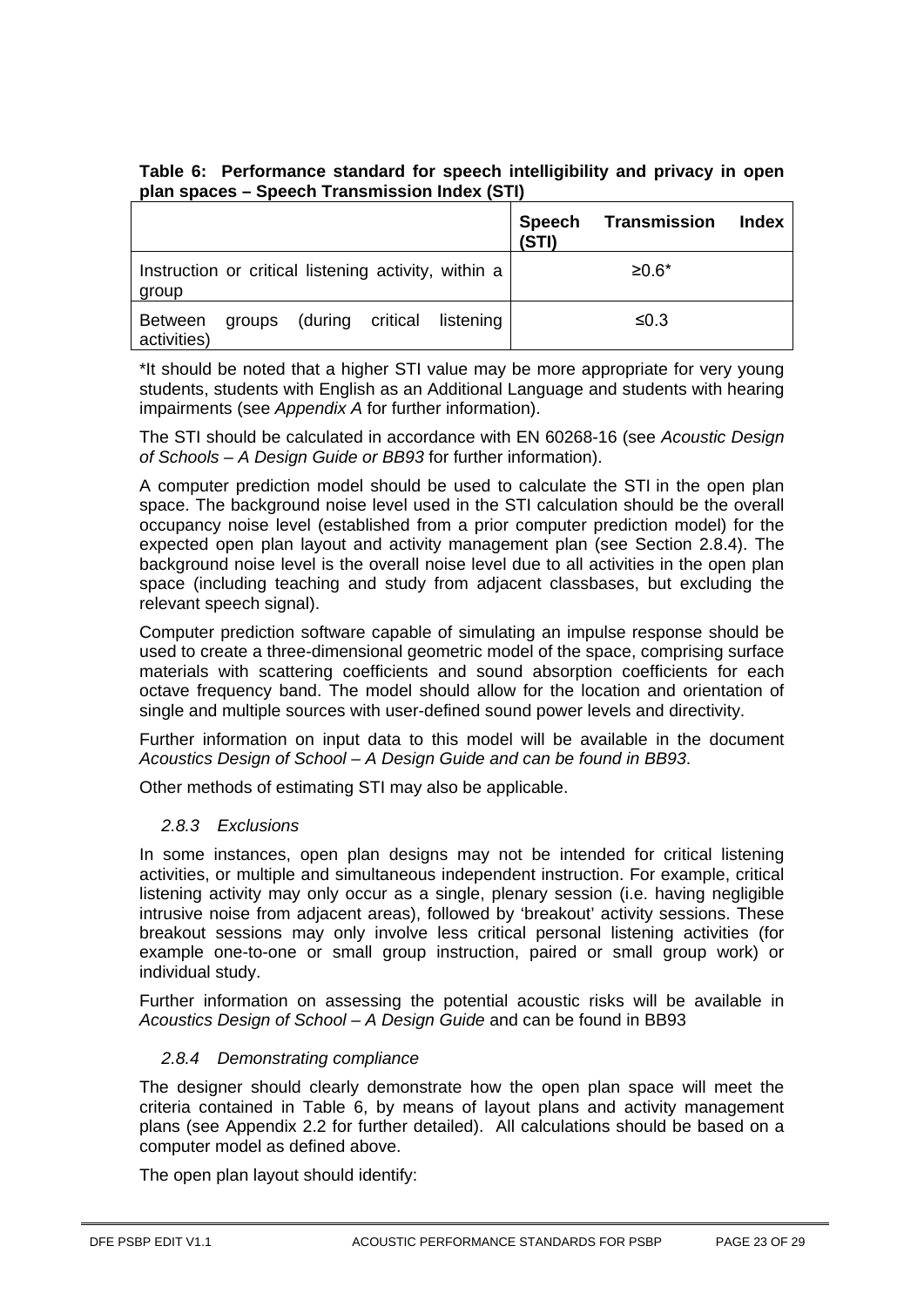- The positions at which teachers will typically instruct, or carry out other critical listening activities (e.g. presentations, large group discussions, seminars, etc.)
- The seating plan for the students and teachers
- Maximum communication distances for instruction or other critical listening activities
- Furniture, fittings and equipment plan

The activity management plan should include:

- The number, size and location of teaching groups where 'critical listening' activities occur (e.g. large group instruction, presentations, large group discussions, seminars, etc.), if applicable
- The number, size and location of teaching groups where instruction or other critical listening activities may occur simultaneously, if applicable.
- A description of other simultaneous activities which may occur in adjacent areas during critical listening periods, e.g. quiet individual work, paired work, group work, one-to-one or small group instruction, or social time.
- The number of teachers instructing or carrying out other critical listening activity at any one time
- The number of students in each teaching group
- Circulation routes to other parts of the building that may be used during teaching and study period
- Any equipment (e.g. engraving machines, CNC machines, dust and fume extract equipment, data projectors, computers, printers, AVA etc.) operating in the open plan space.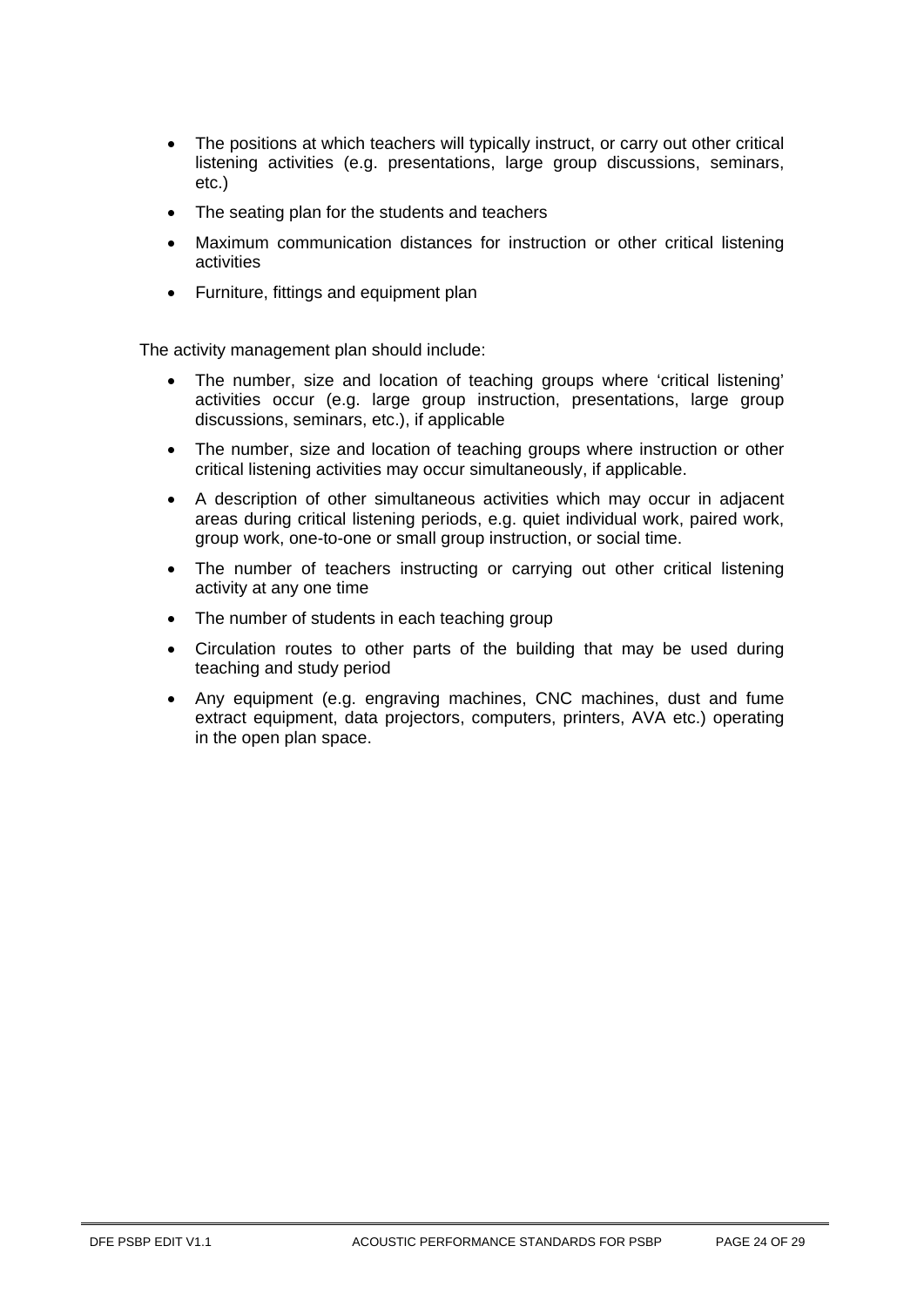# <span id="page-24-1"></span><span id="page-24-0"></span>**3 DEMONSTRATING COMPLIANCE**

# **3.1 Procedures**

The preferred means of demonstrating compliance with Building Regulations on acoustics is to submit to the Building Control Body a set of plans, construction details, material specifications, and calculations, as appropriate for each area of the school that is covered by Requirement E4 of the Building Regulations. There is no requirement in Building Regulations for acoustic commissioning although it is strongly recommended that this should be specified for contractual purposes.

The preferred means of demonstrating compliance with Schools Premises Regulations is by pre-completion testing in line with the Association of Noise Consultants publication *Good Practice Guide – Acoustic Testing of Schools*.

To demonstrate compliance with contractual requirements and fitness for purpose, acoustic commissioning should normally be required.

#### <span id="page-24-2"></span>**3.2 Information to be submitted pre-construction**

Demonstration should be provided by a competent person (defined as a Corporate Member of the Institute of Acoustics) that spaces for teaching and learning comply with the performance criteria given within this document.

#### <span id="page-24-3"></span>**3.3 Alternative Performance Standards**

In some circumstances alternative performance standards may be appropriate for specific areas within individual schools for particular educational, environmental or health and safety reasons (see Section [1.6\)](#page-6-0). In these cases, the following information should be provided to the Building Control Body:

- a written report by a specialist acoustic consultant, clearly identifying (a) all areas of non-compliance with the performance standards (b) the proposed alternative performance standards and (c) the technical basis upon which these alternative performance standards have been chosen
- written confirmation from the educational provider (e.g. school or Local Authority) of areas of non-compliance, together with the justification for the need and suitability of the APS in each space.

#### <span id="page-24-4"></span>**3.4 Acoustic commissioning**

To ensure that the performance standards are met, it is recommended that the client should include a requirement for acoustic testing in the building contract.

Pre-completion testing and subsequent reporting should be carried out by a competent person (as defined in Section [3.2](#page-24-2) above) in line with the Association of Noise Consultants publication *Good Practice Guide – Acoustic Testing of Schools*.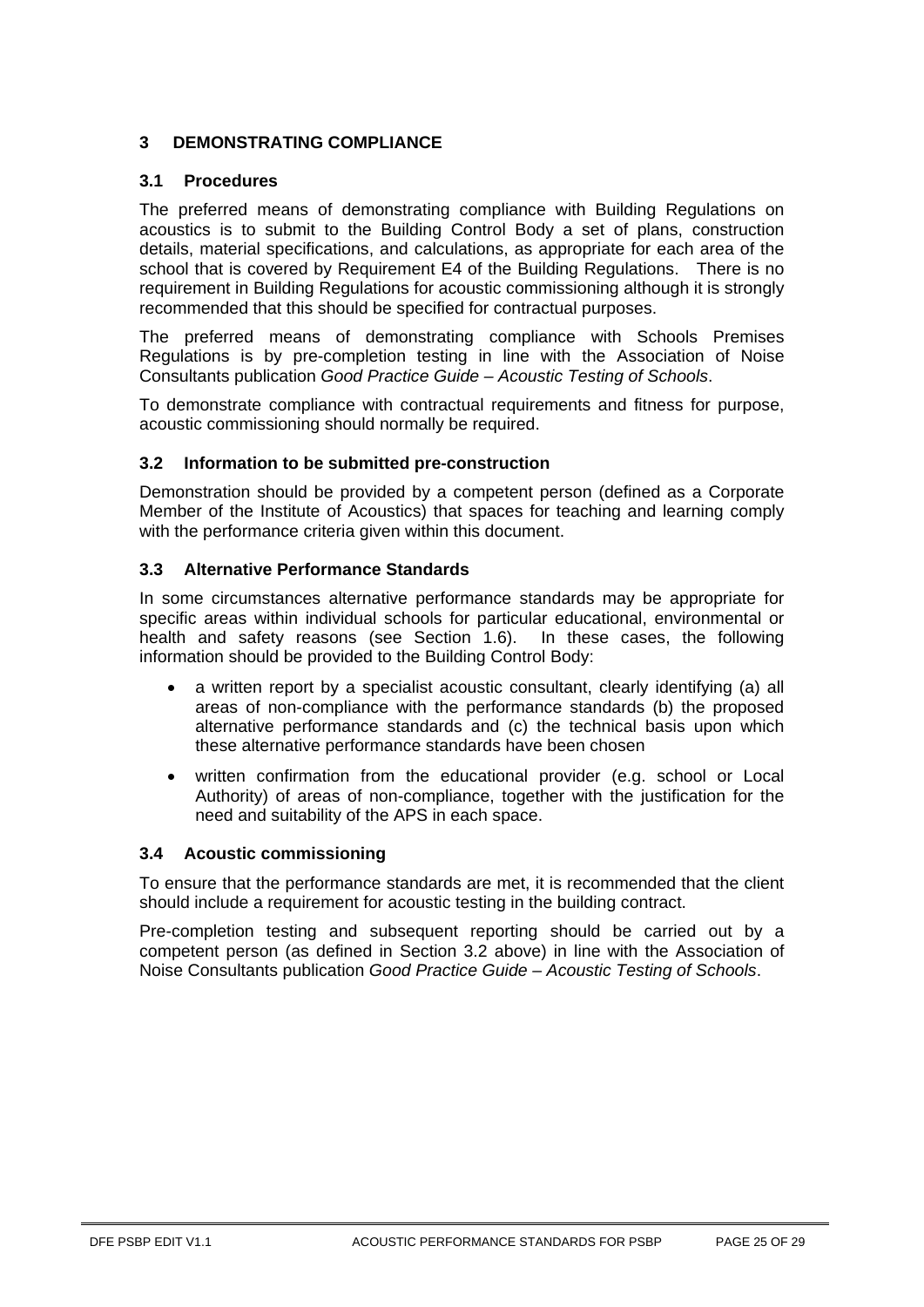### *Appendix A*

#### *A1 Design of Sports Halls*

*Achieving acceptable reverberation times in sports halls requires a good distribution around the roof surfaces of absorptive finishes, together with diffusion provided by irregular surfaces. Without these factors taken into consideration, reverberation times are likely to be high and reflections between large, parallel surfaces such as opposing walls can manifest as flutter echoes.*

*It is usual for the underside of the roof to be used as the primary method of providing absorption. A perforated trapezoidal roof liner having mineral wool laid directly over can provide significant absorption, assisted by the large surface area compared with the overall roof area. Generally, where perforations occur in flat or sloping sections only, absorption performance will be Class C; where perforations are in both flat and sloping sections then up to Class A performance is possible, although structural integrity is less, requiring additional support.*

*In addition to the roof liner, location of absorptive wall panels at high level can be effective, but requires significant coverage. Generally, the closer to the floor the absorbent treatment can be provided, the less the coverage required.*

*Successful recent designs have included fair faced blockwork (having Class D absorbent finish) from ground floor up to 3 m, in addition to a Class C perforated roof liner. This provides adequate distribution of absorption and diffusion within the listener plane, in addition to an impact resistance finish.*

#### *A2 Design of open plan spaces*

#### *A2.1 Physical factors*

Open plan teaching and learning spaces should generally be provided with acoustically absorbent ceilings and floor coverings such as carpets and the reverberation time  $(T_{\text{mf}})$  should be less than 0.5 seconds. Where possible, a maximum floor to ceiling height of 3.5 m is recommended.

Acoustic screens of between 1.6 m and 2 m height, i.e. high enough to block the line of sight, should be located between competing activities. Higher screens, whilst more effective acoustically, are usually too difficult to move. A horizontal ceiling or suspended absorbent acoustic raft positioned within 600 mm of the top of the acoustic screens can provide useful local sound attenuation between competing activities. The design of screens, horizontal acoustic absorbent plane and the physical separation of activities should aim to achieve at least 20 dB sound reduction between adjacent listening areas.

In practice, fully open plan spaces (e.g. without fixed divisions or walls between different classbases) will necessitate a highly sound absorbent ceiling or suspended horizontal acoustically absorbent raft (Class A rated in accordance with BS EN ISO 11654: 1997), in addition to a soft floor covering and acoustically absorbent screens, of height 1.6 m to 2 m, to divide and contain adjacent teaching or learning clusters in the same open area. The height of the sound absorbing ceiling or suspended raft should be limited to 3.5 m in order to provide effective sound attenuation between spaces. Due care and attention must be given to the ceiling surface to ensure grazing reflections are minimized. Consideration should also be given to the type of luminaires used, and flat lens types should be avoided due to their high sound reflectance. The horizontal absorbent plane provides privacy, minimises direct reflection and reduces reverberant sound. Small pod like structures can also effectively contain small groups within a much larger space.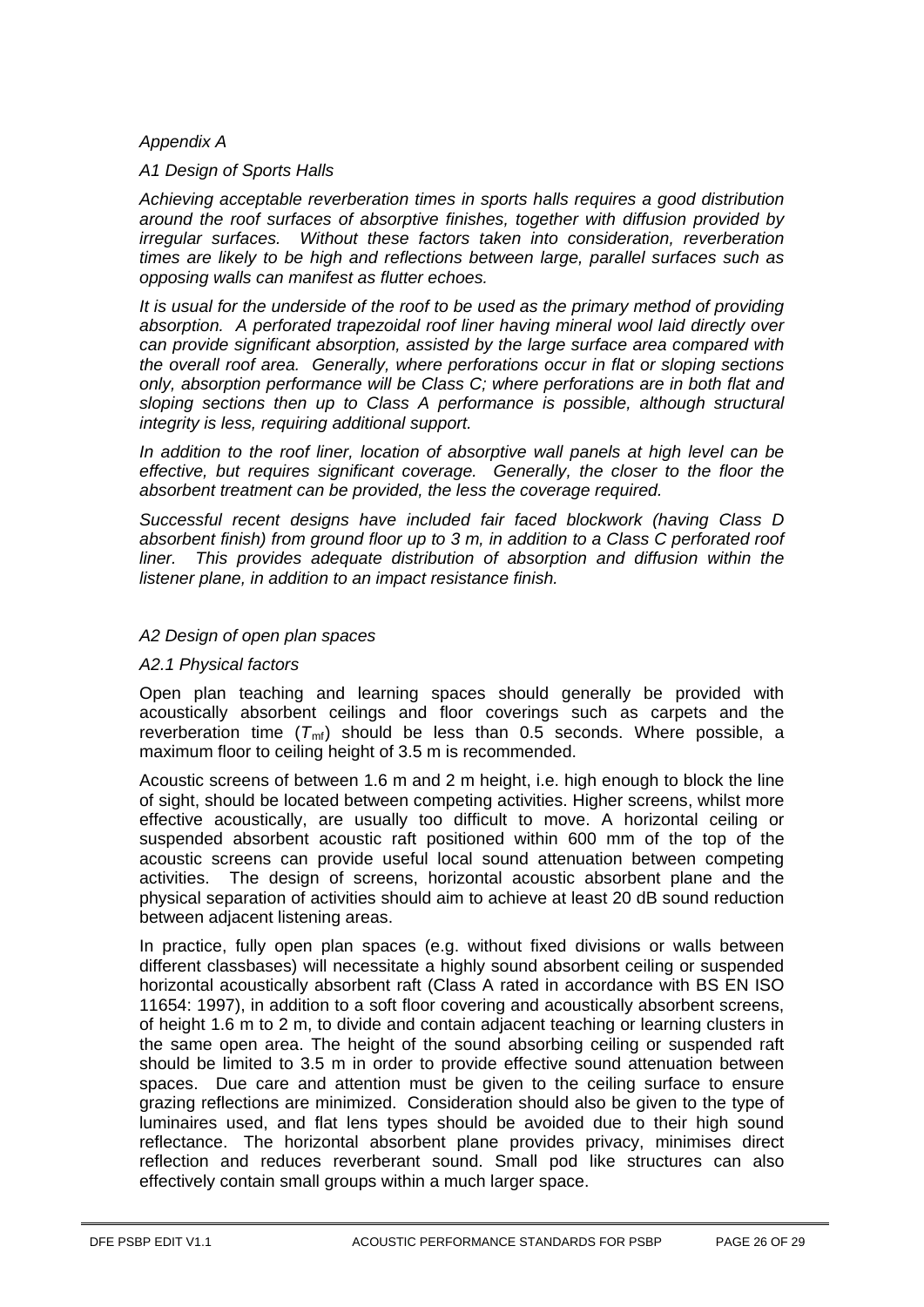In new buildings and where extensive refurbishment is occurring, detailed modelling of the speech intelligibility in the space and design in accordance with the following guidance is recommended.

# *A2.2 Detailed design considerations*

Open plan spaces are generally designed for high flexibility in terms of the layout of teaching and study spaces. However, achieving maximum flexibility in a learning area usually requires provision of a mixture of both open and enclosed space, to provide appropriate listening conditions for the diversity of learning activities and learners' needs. Open plan teaching and learning spaces require the commitment of end users to co-ordinate and manage activities in adjacent teaching and learning spaces and circulation areas, in order to control intrusive noise levels. Users of the space cannot reasonably expect to use open plan spaces in the same way as cellular types of accommodation, whilst maintaining the same degree of privacy. Therefore, at an early stage in the design, the designer must establish the expected open plan layout and activity management plan with the client and furniture/fit out designers.

# *A2.3 Demonstration of design*

The open plan layout should identify:

- The positions at which teachers will typically instruct or carry out other critical listening activities with groups of students
- The seating plan for the students and teachers
- Maximum communication distances for instruction or other critical listening activities
- Furniture, fittings and equipment plan

The activity management plan should include (where applicable):

- The number, size and location of teaching groups where 'critical listening' activities occur (e.g. large group instruction, presentations, large group discussions, seminars etc.)
- The number, size and location of teaching groups where multiple independent instruction or other critical listening activities may occur simultaneously.
- A description of other simultaneous activities that may occur in adjacent areas during critical listening periods, e.g. quiet individual work, paired work, group work, one-to-one or small group instruction, or social time.
- The number of teachers instructing or carrying out other critical listening activity at any one time and the number of students and the size of the groups they could be working in at any one time
- Circulation routes to other parts of the building that may be used during teaching and study periods and any equipment (e.g. engraving machines, CNC machines, dust and fume extract equipment, data projectors, computers, printers, AVA) operating in the open plan space.

The expected open plan layout and activity management plan should be agreed as the basis on which compliance with these guidelines can be demonstrated to the **Client** 

The activity management plan should be used to establish the overall noise level due to the combination of the indoor ambient noise level, all activities in the open plan space (including teaching and study), and transmitted noise from adjacent spaces. A computer prediction model should be used to calculate the Speech Transmission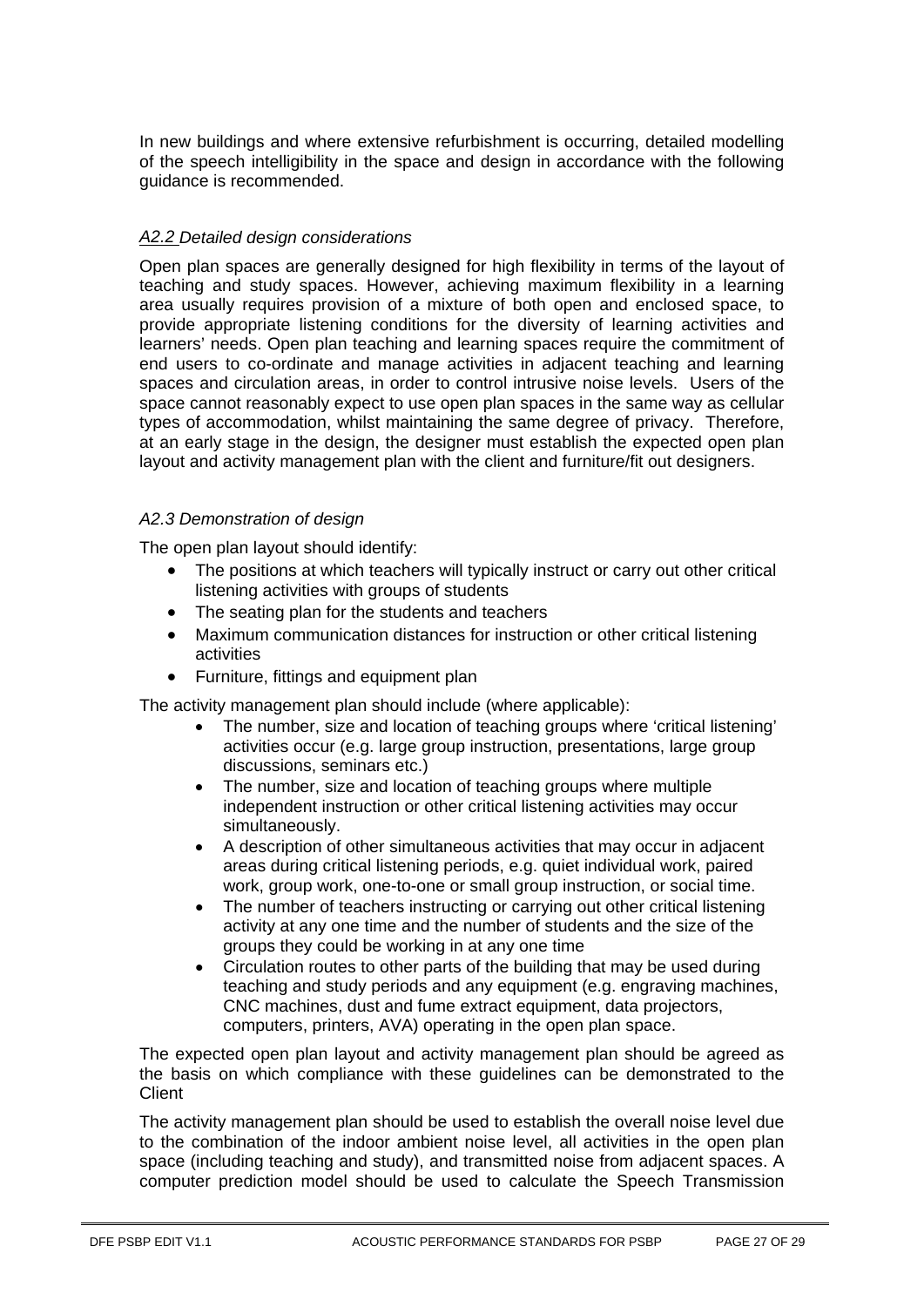Index (STI) in the open plan space, using the overall noise level as the background noise level. Other methods of estimating STI may also be applicable.

The recommended performance standards for speech intelligibility in open plan spaces are described in terms of the Speech Transmission Index in the table below. These performance standards apply to speech transmitted from teacher to student, student to teacher and student to student.

| Performance standard for speech intelligibility in open plan spaces – Speech<br><b>Transmission Index (STI)</b> |       |                     |       |  |  |  |  |  |
|-----------------------------------------------------------------------------------------------------------------|-------|---------------------|-------|--|--|--|--|--|
|                                                                                                                 | (STI) | Speech Transmission | Index |  |  |  |  |  |
| Instruction or critical listening activity $-$ within<br>group                                                  |       | 20.6                |       |  |  |  |  |  |
| Less onerous for secondary school age                                                                           | ≥0.55 |                     |       |  |  |  |  |  |
| Within a zone or minimum number of<br>preferential locations suitable for vulnerable<br>listeners               |       | >0.6                |       |  |  |  |  |  |
| Between independently instructed<br>groups<br>during critical listening activities                              |       | ≤0.3                |       |  |  |  |  |  |
| Between independently instructed<br>groups<br>during non-critical listening activities                          |       | ≤ $0.4$             |       |  |  |  |  |  |

The performance standards in the table above are intended to see that open plan spaces in schools are only built when suited to the planned activities and layout, and users are actively committed to adopting the activity management plan in order to avoid noise conflict. With some activity plans, room layouts and open plan designs it will not be possible to achieve these performance standards. At this point in the design process, the decision to introduce an open plan space into the school should be thoroughly re-assessed, either by altering the design and open plan layout or revisiting the activity management plan. If, after re- assessment, there is still a need for the open plan space, then the inclusion of moveable walls between learning bases should be considered. These moveable walls will form classrooms and be subject to the airborne sound insulation requirements in Table 2. It is not appropriate to simply adjust the activity management plan until the performance standards for speech intelligibility are met.

Computer prediction software capable of simulating an impulse response should be used to create a three-dimensional geometric model of the space, comprising surfaces with scattering coefficients and individually assigned absorption coefficients for each frequency band. The model should allow for the location and orientation of single and multiple sources with user-defined sound power levels and directivity. Further information on input data to this model will be available in the document *Acoustics Design of School – A Design Guide*.

Assumptions to be made in the assessment of speech intelligibility are:

• for students, when seated, the head height (for listening or speaking) is 0.8 m for nursery schools, 1.0 m for primary schools and 1.2 m for secondary schools